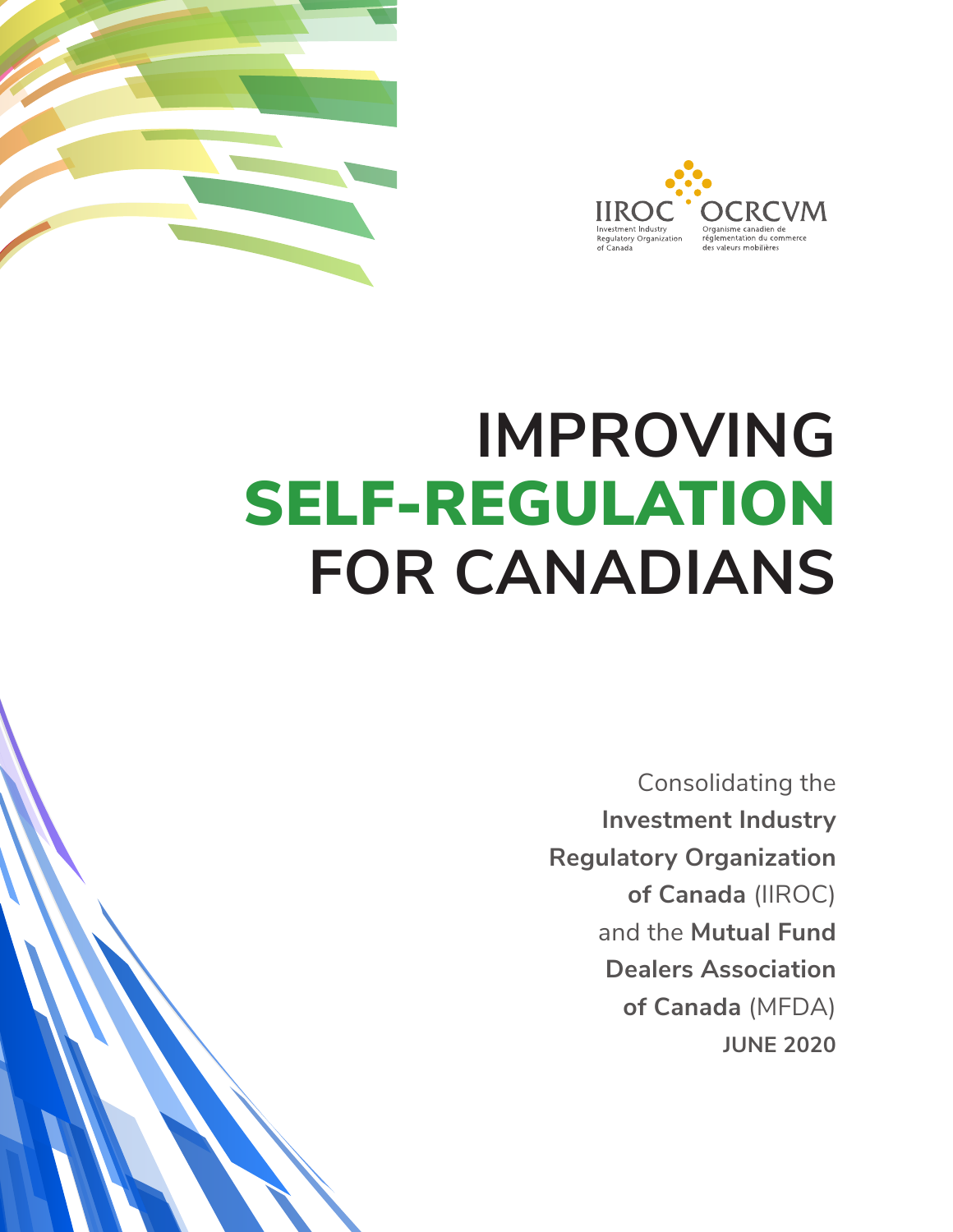## EXECUTIVE SUMMARY

**For the last several years, the investment industry has been rapidly transforming to meet the changing needs of Canadians.** 

This technology-driven transformation is not only changing the products, the services and the nature of the advice delivered to Canadians, but also changing behaviours by enabling Canadians to access and consume financial services the way they want. The pace of change will only increase as we all respond to the learnings of the COVID-19 pandemic.

This changing relationship between investors and the investment industry is placing tremendous pressure on the existing regulatory framework—a framework based on assumptions that are no longer true: the concepts of one customer, one account and the idea that financial products are distributed in silos.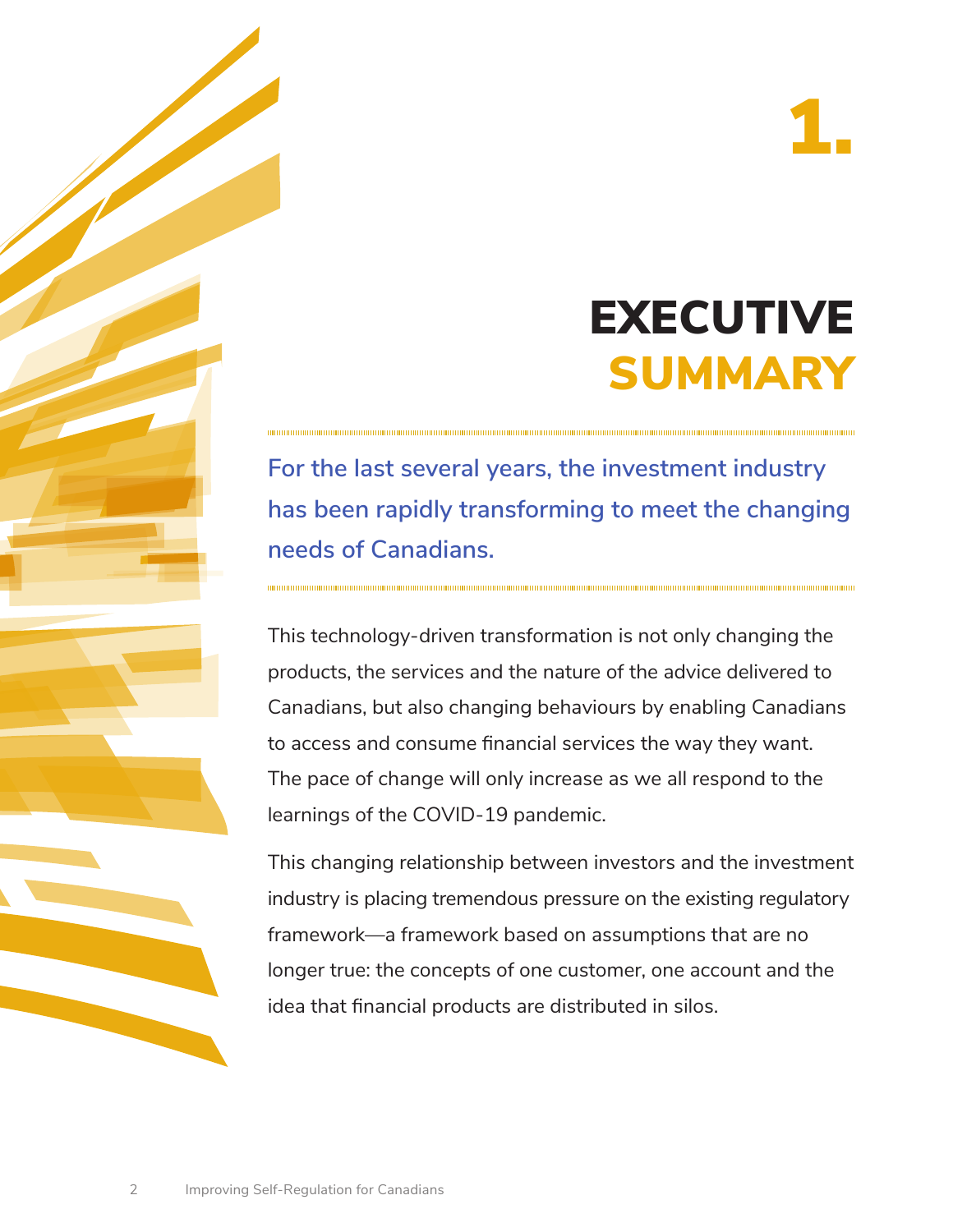To deliver what today's financial consumers want, the investment industry must divert significant resources away from client service and product innovation just to comply with duplicative and overlapping regulation. As a result, the current self-regulatory (SRO) model denies many Canadians robust access to the advice, products and services they deserve. This needs to change.



**We propose bringing together IIROC and the MFDA as divisions of a consolidated SRO as an important first step. Over the next decade, this step alone would save hundreds of millions of dollars**

by reducing duplicative red tape and regulatory burden—money that could be reinvested in innovation, customer service and economic growth across Canada.

 models or regulatory fee structures. It would immediately offer firms flexibility in how to structure their operations, reduce regulatory burden for a broad range It could be achieved without disrupting the existing rule framework, business of market participants and enhance the regulatory and economic ecosystem. At the same time, consolidation would offer an improved investor experience and enhanced investor protection.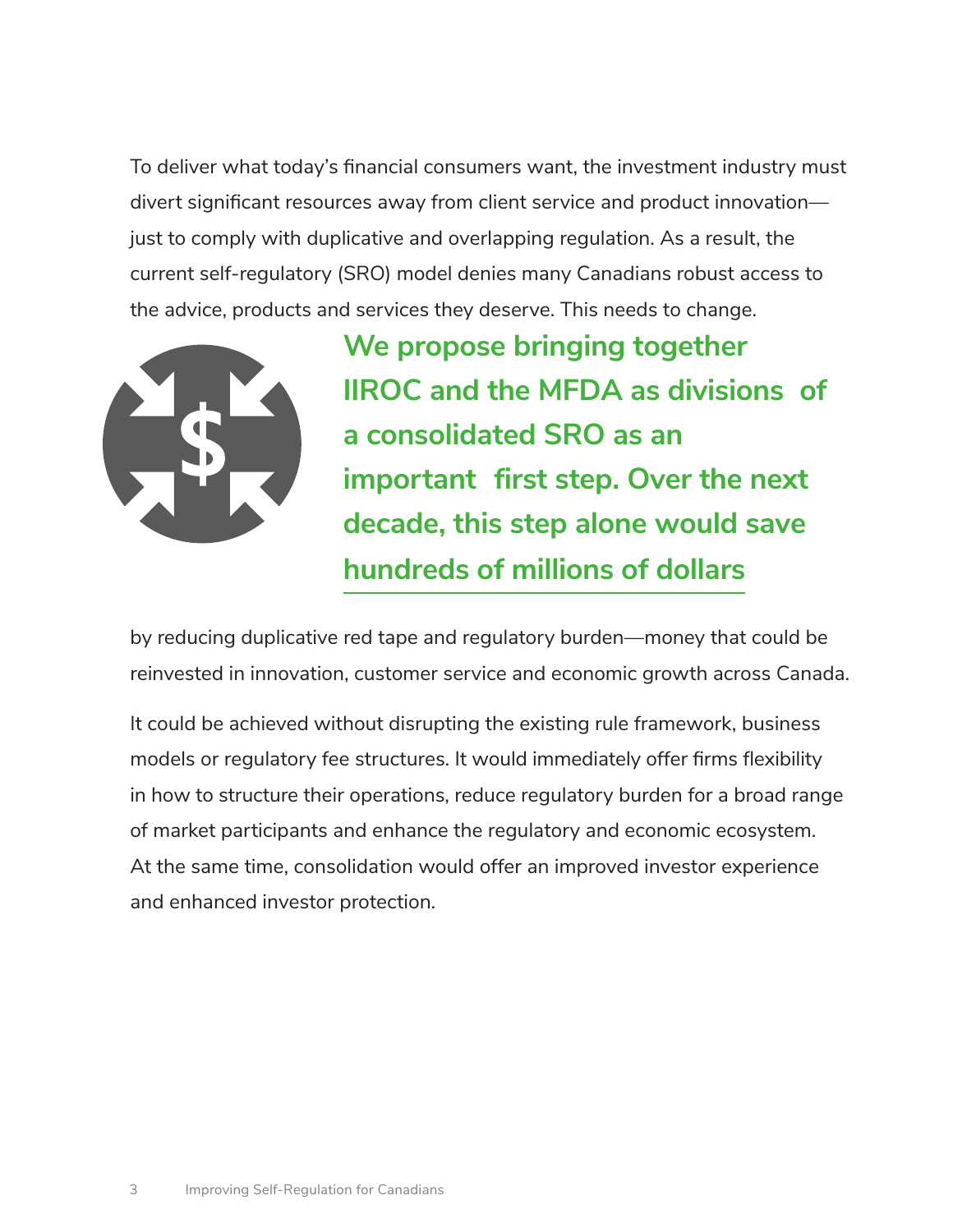IIROC applauds the Canadian Securities Administrators (CSA) for their leadership in exploring ways to improve the self-regulatory model in Canada through their consultation process, as announced in December 2019. We are supporting the CSA's efforts by recommending this practical, cost-effective solution to enhance investor access to advice, products and services, improve investor protection and enable better and more efficient service by the industry through the reduction of duplication, red tape and regulatory burden.

Our proposal was developed in consultation with investors, investment and mutual fund dealers and advisors, professional bodies and industry associations.

There is remarkable consensus amongst these stakeholders, which informed our proposal.

#### **Virtually everyone we spoke to agrees that to be successful, any proposal must:**

- **▶ Be positive for investors, regardless of where they live or how many assets they have;**
- **► Have a positive impact on dealers' and representatives' ability to serve** Canadians, regardless of size or business model<sup>1</sup>;
- **Reduce duplicative regulatory burden;**
- **▶ Be straightforward, simple and inexpensive to execute, with minimal disruption to Canadians, the industry or the CSA oversight regime; and**
- **Position the SRO model for continued policy streamlining and evolution.**

 1 IIROC currently regulates 175 firms employing over 30,000 representatives. Eighty percent of the firms we regulate employ 100 representatives or fewer and service communities small and large, rural and urban in every province and territory.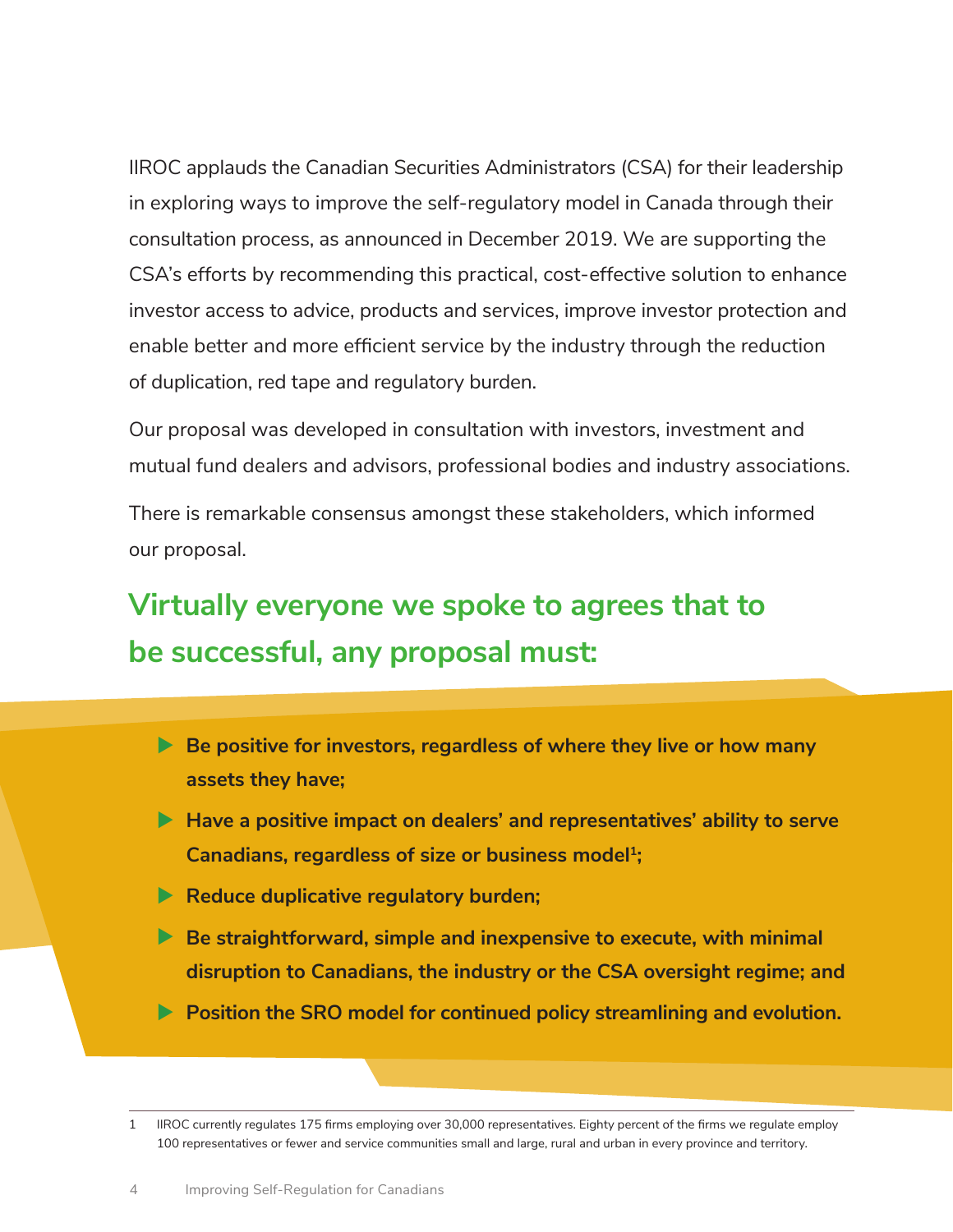Above all, changes to the SRO model must not limit the practical ability of advisors to deliver financial advice and financial services to Canadians, especially those in under-served communities. We must enhance access to advice and enhance investor protection across Canada.

From a corporate perspective, IIROC and the MFDA should be able to combine within three months from the date that the CSA approves our proposal. Together we could begin delivering real, tangible benefits to Canadians within a year.

From that combined platform, the new SRO would continue to support the CSA in a comprehensive policy review of other registration categories such as Exempt Market Dealers (EMDs), Portfolio Managers (PMs) and Scholarship Plan Dealers (SPDs).

The opportunity—and imperative—to act now is upon us. An existential debate about the merits of going back to the drawing board will only delay progress and enshrine a status quo that is no longer effective or cost-efficient and which has already stifled innovation for too long.

Canadians deserve a better result from their SROs. In partnership with our colleagues at the MFDA and the CSA, IIROC is committed to delivering it.



**The opportunity—and imperative to act now is upon us.**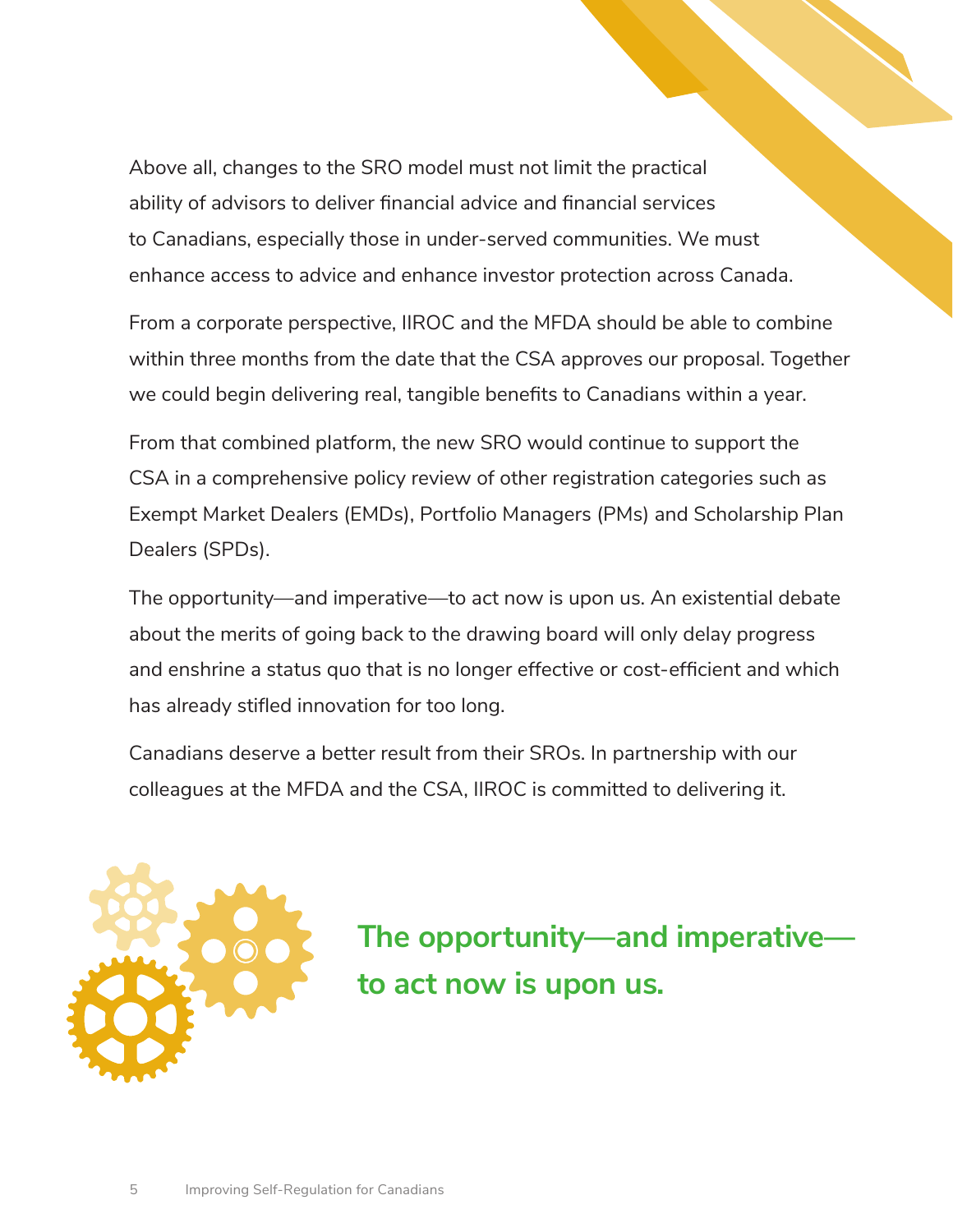

## AN INDUSTRY IN THE MIDST OF TRANSFORMATION

**Significant demographic shifts and technological innovation have together changed the needs of Canadian investors and the way in which the investment industry serves them.** 

Long-established investment dealers are evolving their business models and new entrants, some in partnership with incumbents and others on their own, are innovating rapidly. Their efforts face barriers as a result of the fragmented and duplicative account and product-based self-regulatory framework in Canada. Many stakeholders see these barriers as constraints to innovation and the cost-effective delivery of solutions and services to Canadians and have called for Canada's regulatory ecosystem and for the SRO model to modernize, including the paper "Modernizing [the Regulation of Financial Advice"](https://www.cdhowe.org/intelligence-memos/joanne-de-laurentiis-%E2%80%93-modernizing-regulation-financial-advice) published by the C.D. Howe Institute.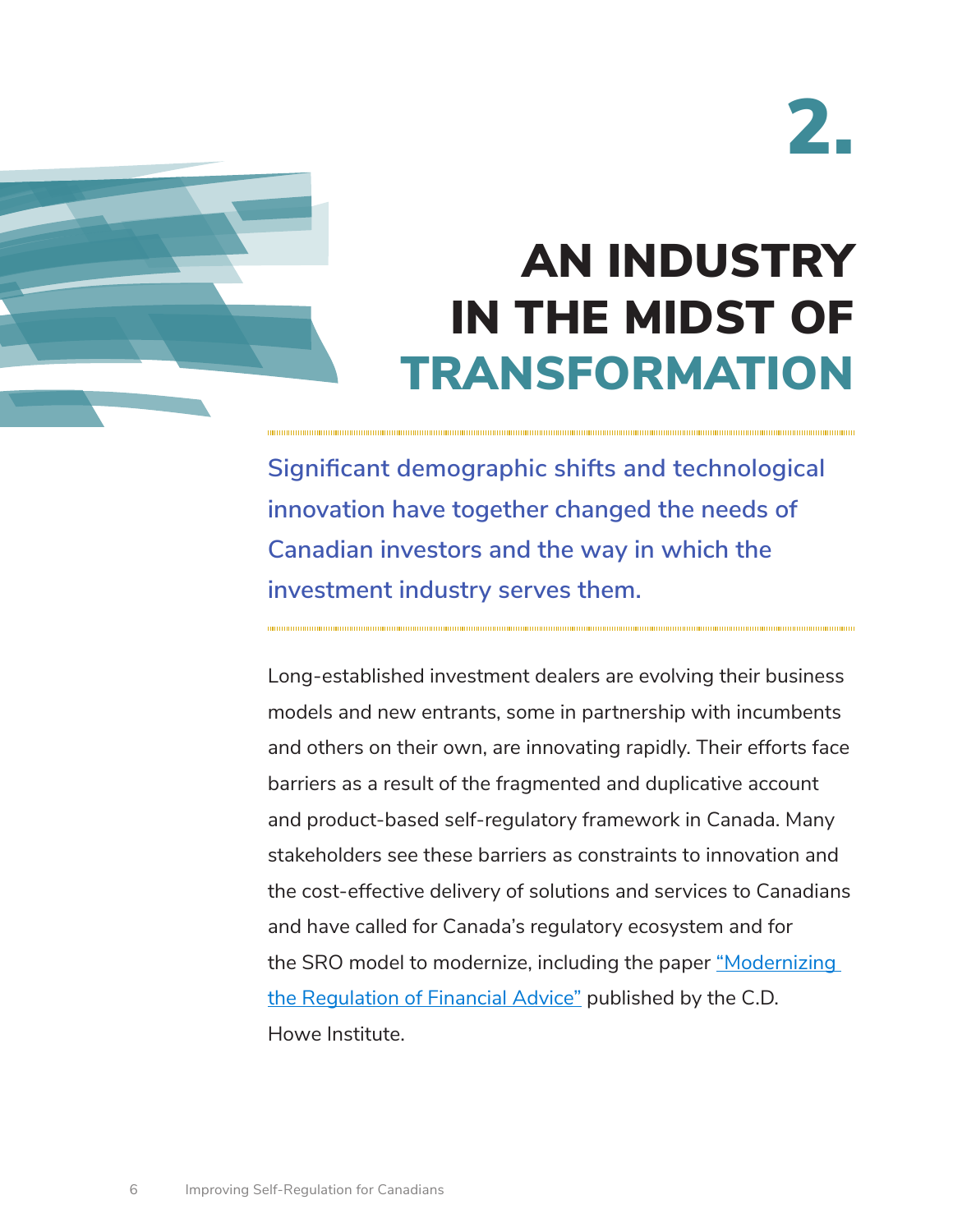## **OF CANADIAN INVESTORS TOLD US THEY WANT "ONE-STOP SHOPPING."**

We heard this directly from many market participants in our work with global consulting firm Accenture that culminated in the publication of our joint report in 2019, ["Enabling the Evolution of Advice in Canada"](https://www.iiroc.ca/industry/Documents/Evolution%20of%20Advice%20Report_EN.pdf). In addition, IIROC's comprehensive investor research ["Access to Advice"](https://www.iiroc.ca/investors/Documents/Access-to-Advice-Presentation-FD_en.pdf) clearly supports the need to update Canada's self-regulatory framework to improve access to investment advice and services.

Canadians are increasingly asking for more goals-based financial advice that speaks to their entire family situation, advice that is more flexible, transparent and which gives them more control over their investment experience.

**Specifically, over 85%2 of Canadian investors told us they want "one-stop shopping". Essentially, they want access to a range of products and services without having to go to multiple providers, or open multiple accounts.**

90% of investors want to be able to access advice on their own terms—when and how they need it, when and how they want it—and investors also reasonably expect that advice to be able to adapt to their changing needs and circumstances throughout their life stages. They want the system to be designed to respond

 2 IIROC, in partnership with The Strategic Counsel, published its latest investor research on ["Access to Advice"](https://www.iiroc.ca/investors/Documents/Access-to-Advice-Presentation-FD_en.pdf) in January 2020.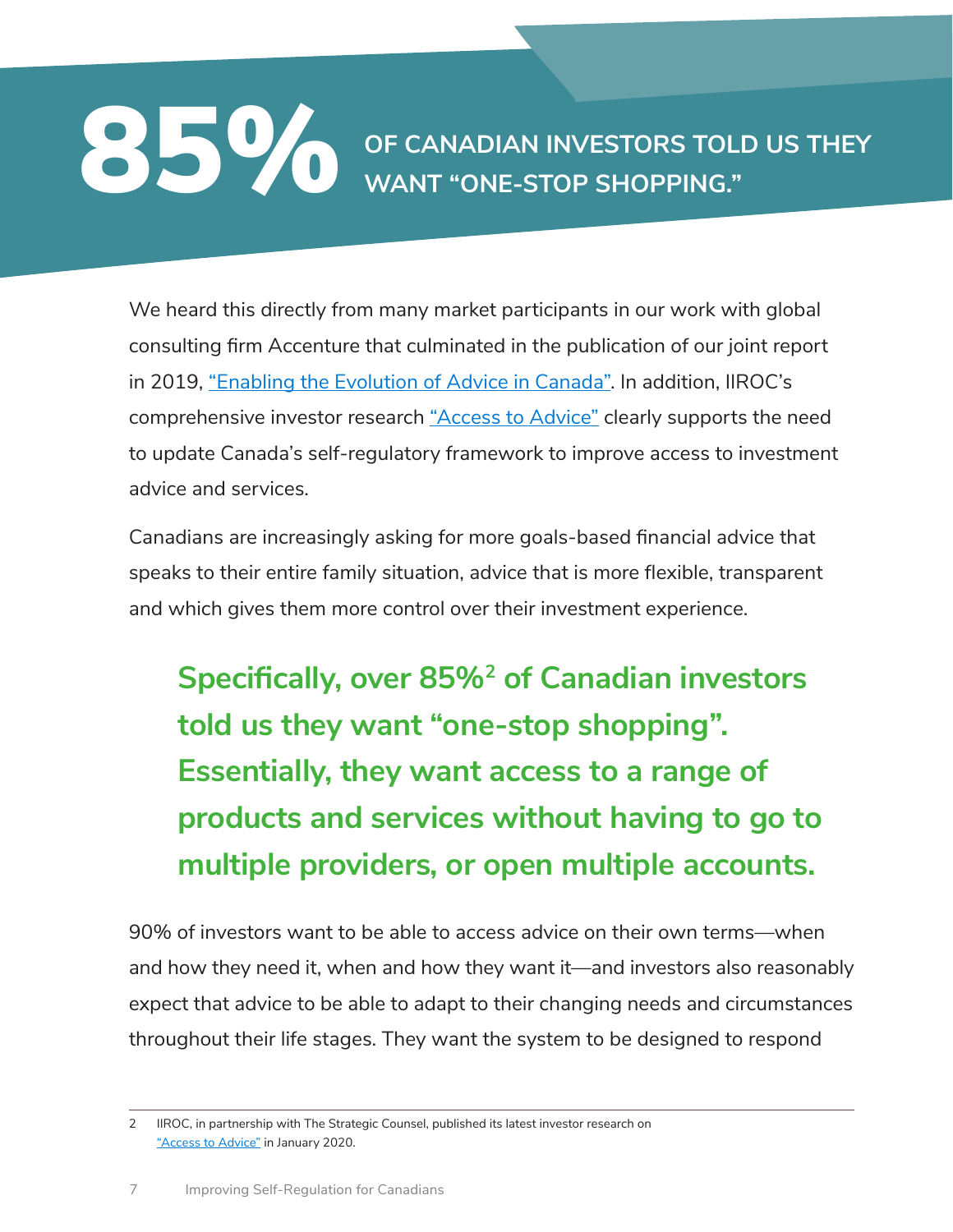to them, not to have to learn to maneuver through a complex system that is designed for itself. Even worse, they don't want to be captive to a system that limits them to certain categories of investments.

In response, many firms are increasingly focused on delivering a more comprehensive advice and service experience to their clients, across a broader range of products and services, and are forced to spend valuable resources to work around the requirements imposed by the existing fragmented self-regulatory regime.



The challenge is evident from the numbers: as of mid-2019, IIROC-regulated dealer firms managed approximately \$2.9 trillion in client net equity as compared to the approximately  $$560$  billion in MFDA firms<sup>3</sup>. Mutual funds, an accessible and important financial product for many Canadians, are now distributed broadly through a variety of channels including full-service investment dealers, discount brokers and mutual fund dealers. According to the Investment Funds Institute of Canada, only approximately 1/3 of Canadian mutual funds outstanding by mid-2019 were distributed by MFDA members<sup>4</sup>.

 $\mathcal{E}$ 3 Investment Industry Association of Canada, Mutual Fund Dealers Association, June 2019. <https://mfda.ca/wp-content/uploads/AR2019.pdf>

 $\overline{4}$ 4 [https://www.ific.ca/wp-content/uploads/2019/07/News-Release-June-Monthly-Statistics-Mutual-Funds-and-ETFs-](https://www.ific.ca/wp-content/uploads/2019/07/News-Release-June-Monthly-Statistics-Mutual-Funds-and-ETFs-July-22-2019.pdf/22805/)[July-22-2019.pdf/22805/](https://www.ific.ca/wp-content/uploads/2019/07/News-Release-June-Monthly-Statistics-Mutual-Funds-and-ETFs-July-22-2019.pdf/22805/) ; <https://mfda.ca/wp-content/uploads/AR2019.pdf>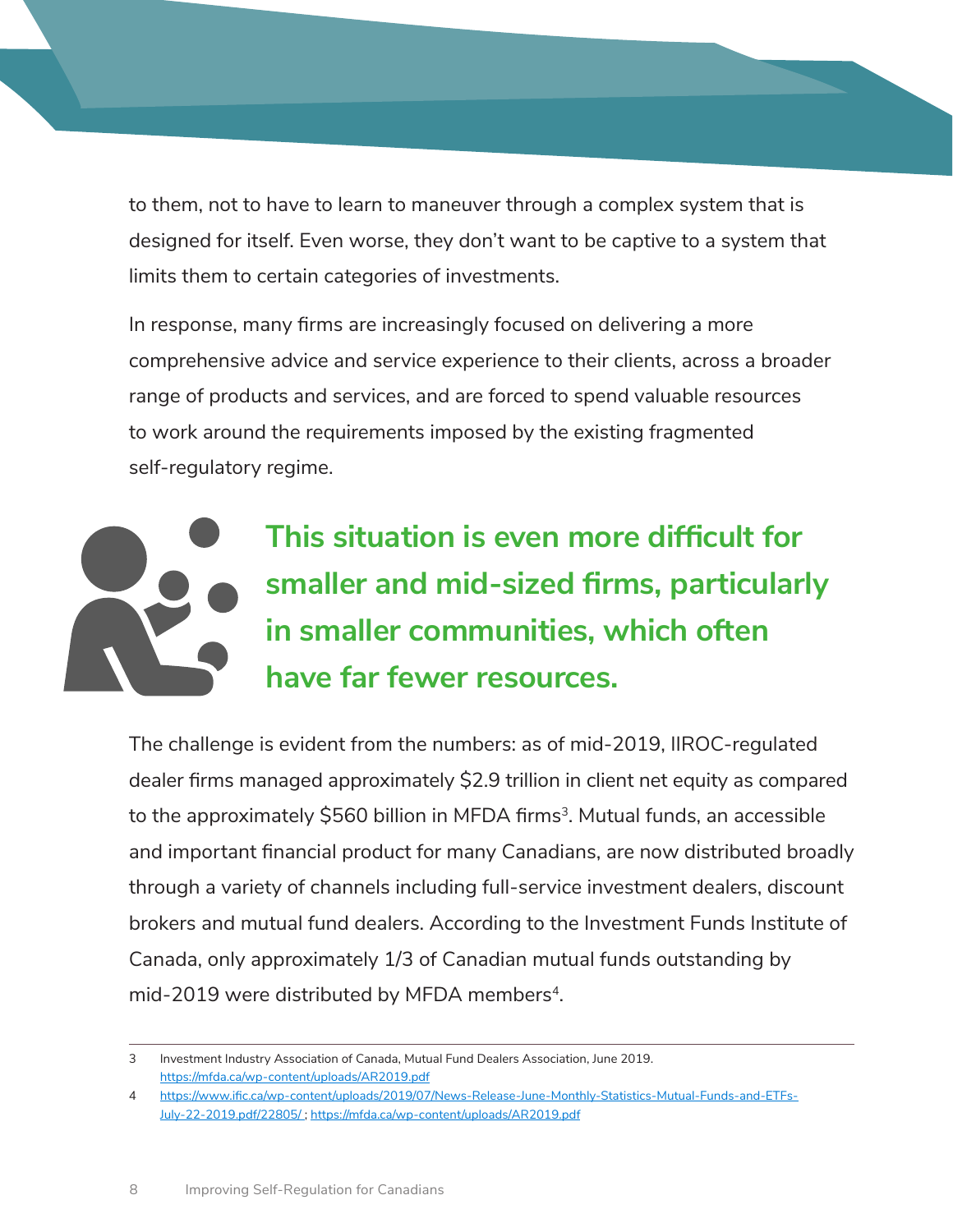

**Increasingly popular and often less expensive portfolio alternatives such as Exchange-Traded Funds (ETFs) and Platform-Traded Funds (PTFs)<sup>5</sup> are largely absent from the MFDA** 

**channel. Regulatory and operational limitations resulting from the current structure make it hard for mutual fund dealers to distribute these products on a cost-efficient basis.** 

In other words, the current SRO model denies many firms the ability to give Canadians the efficient access to the advice, products and services they want, need and deserve.

Consolidation of IIROC with the MFDA would solve this issue by giving mutual fund dealers more efficient distribution options and therefore Canadians more and better access to additional investment alternatives.

<sup>5</sup> IFIC reports in its January 2020 [Investment Funds Report](https://www.ific.ca/wp-content/uploads/2020/01/2019-IFIC-Investment-Funds-Report-January-23-2020.pdf/23970/) that ETF net sales have outsold mutual funds in each of the last two years (2018 and 2019).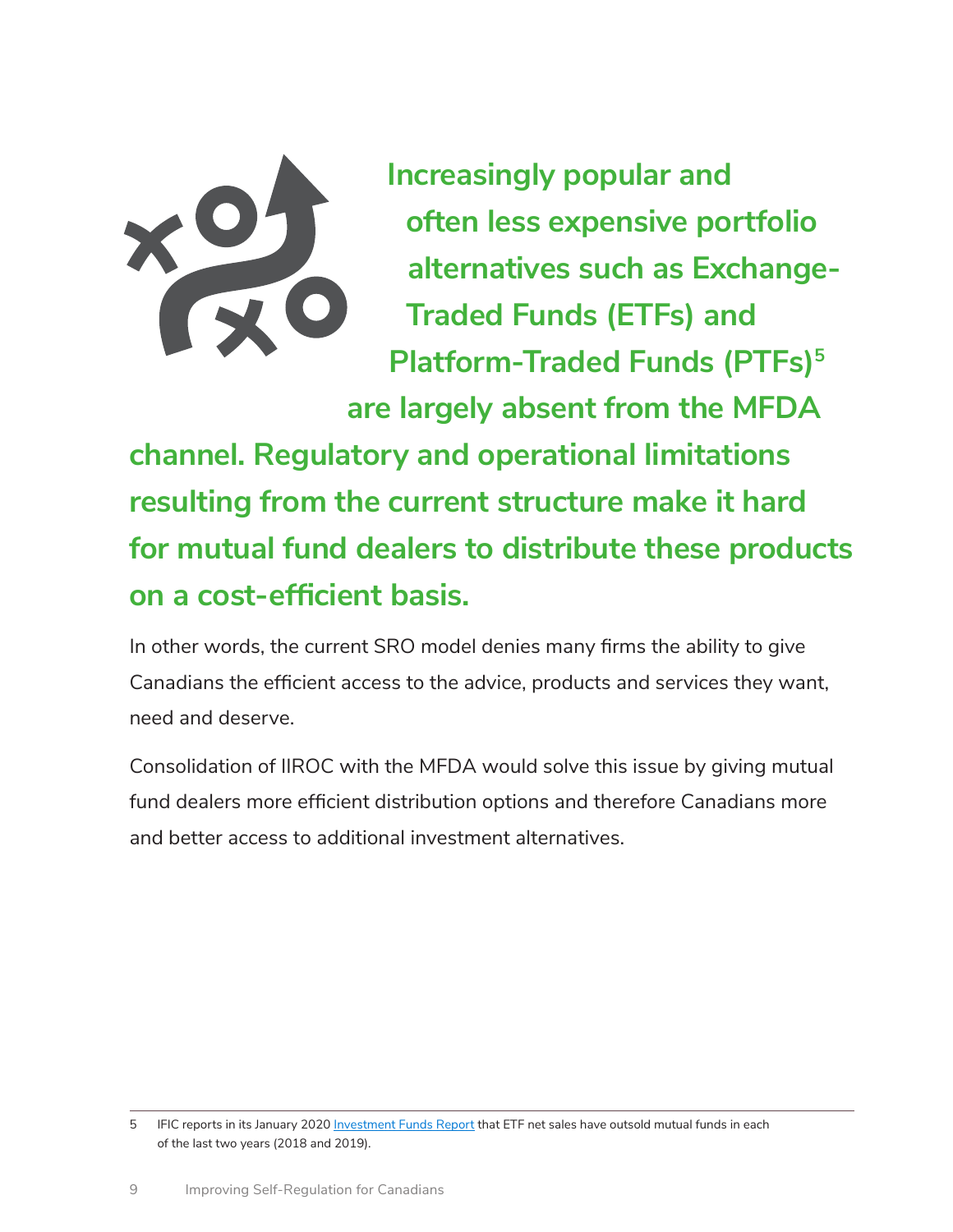### LESSONS FROM THE PANDEMIC— ACCELERATING THE TRANSFORMATION

**The 2020 pandemic has not only accelerated the pace of change for the industry and Canadians but is having a significant impact on investor confidence, our capital markets and the economy.** 

Now, more than ever, regulators need to be receptive to exploring ways to reduce red tape and the regulatory burden while ensuring that Canadians have the ability to choose from a range of innovative products and services to help them achieve their financial objectives.

We also need to ensure that our markets continue to operate with stability and integrity with the benefit of our strong market surveillance and oversight capabilities.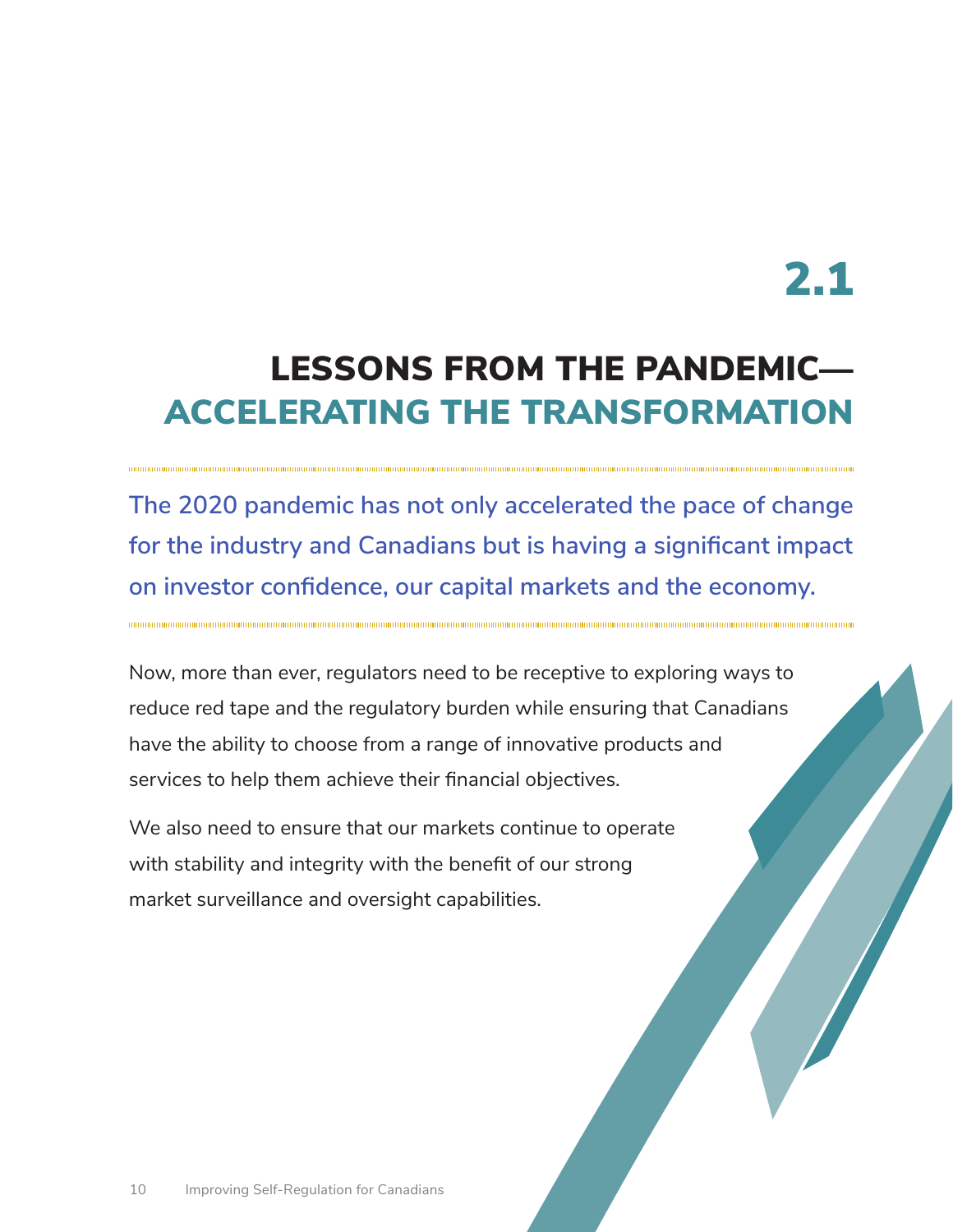

**IIROC's continuing program of investment in people and technology meant that, even completely working from home, we have been able to monitor nearly 1.4 billion equity transaction messages a day in real time across Canada's equity markets, more than double the previous peak volume and almost five times the average pre-crisis volume.** 

It has become clear that we cannot just go back to the way things used to be. For example, Canadians have embraced technology to meet with financial advisors virtually, open new accounts electronically and make investing decisions efficiently and securely from the comfort of their homes. We need to help facilitate these new options as part of a flexible regulatory model that supports Canadians and how they want to consume financial advice and services.

Combined with the already strong desire for one-stop shopping and flexibility in financial services, the acceleration in innovation during the pandemic is reinforcing the need to modernize the regulation of financial advice. As the industry and Canadians adjust to a "new normal" it will be imperative for regulators to rethink how we regulate in this new reality while preserving investor protection and supporting healthy capital markets.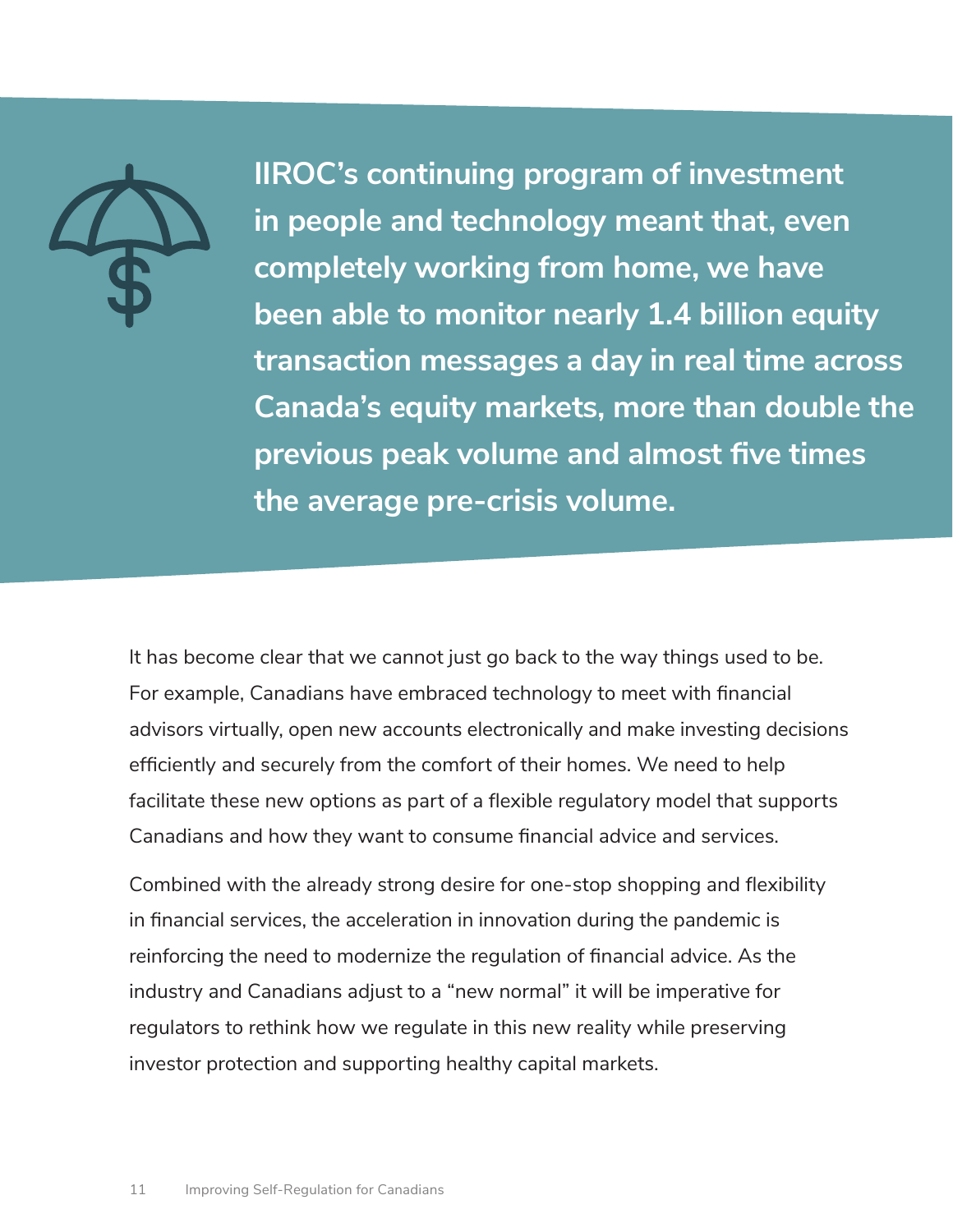



## CHALLENGES WITH THE CURRENT MODEL

**Canadian investors are severely disadvantaged by the current regulatory structure. It was founded with a focus on specific accounts or products, instead of on the investors themselves.** 

As a result, too often investors must choose, or the industry imposes upon them, an advisory channel that restricts the investment advice, knowledge and choices they can access.

These limitations flow from the current structure which features two duplicative SROs. This inefficient structure is perpetuated by a single rule<sup>6</sup> that requires a mutual fund representative on the IIROC platform to complete the additional education and proficiency requirements necessary to offer all securities—even if he or she only deals in mutual funds.

6 [IIROC Dealer Member Rule Section 18.7](https://www.iiroc.ca/RuleBook/MemberRules/RulesCollated_en.pdf)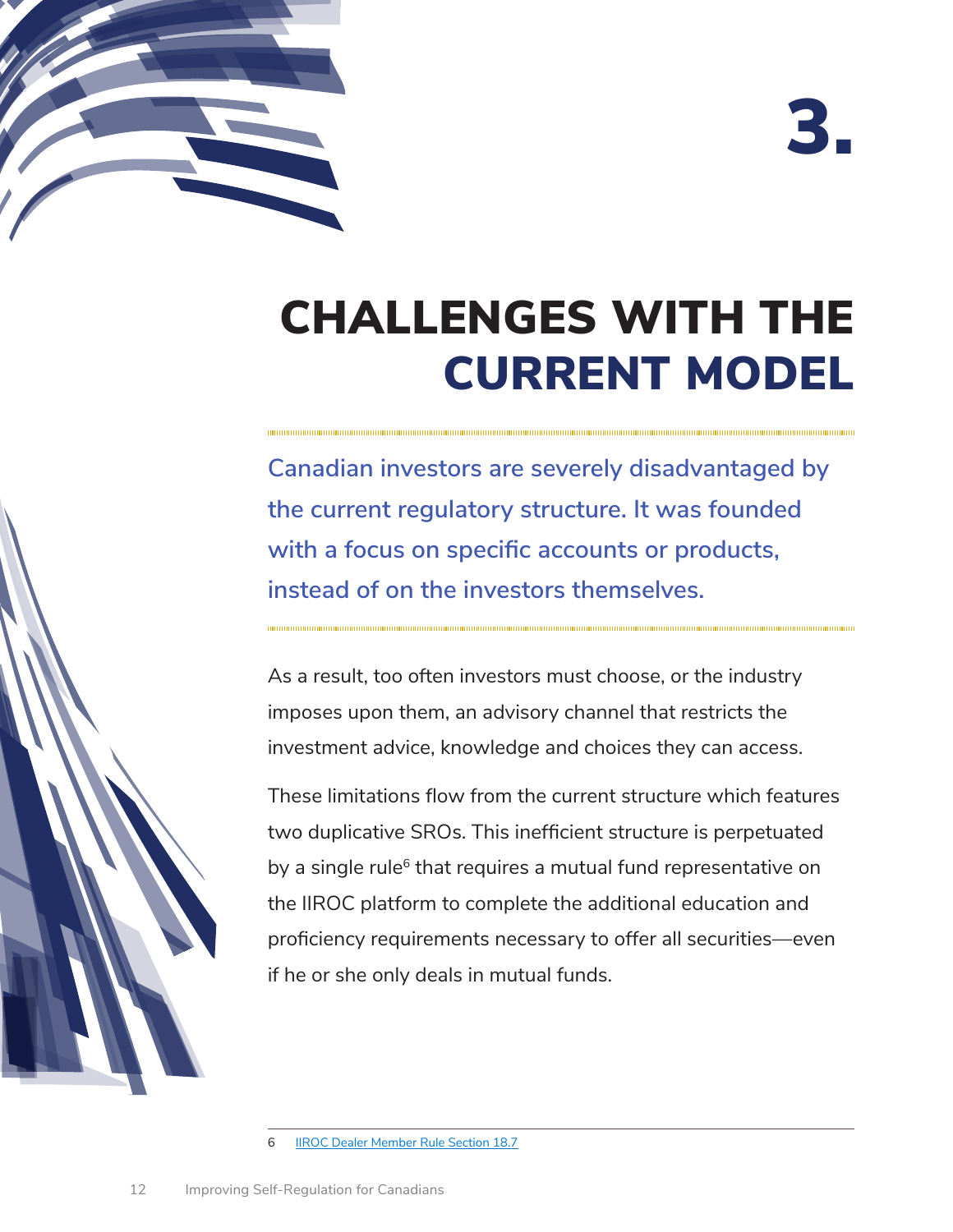This rule, informally known as the "Upgrade Requirement", essentially prohibits an investment dealer from employing a limited-license mutual fund representative on the IIROC platform. To do so, an entirely new mutual fund dealer must be created: a separate legal entity with separate and completely duplicative supervisory, compliance and back-office systems and resources. In fact, many dealers have had to go down this expensive road—they are referred to as "Dual-Platform" dealers. They chose to go down this road only because the current system didn't allow them the flexibility to efficiently match their people and infrastructure to the needs of their clients within a single firm.

The current structure also means that if a client of a limited-license mutual fund dealer is interested in expanding their investments into other securities, they must open a new account with a new investment firm and likely another advisor.



**Having multiple regulators involved in the regulation of similar products causes confusion and additional complexity for investors.**

Fundamentally, it makes it impossible for the industry to deliver effectively on its promise to be responsive to all of the needs of the investors it serves.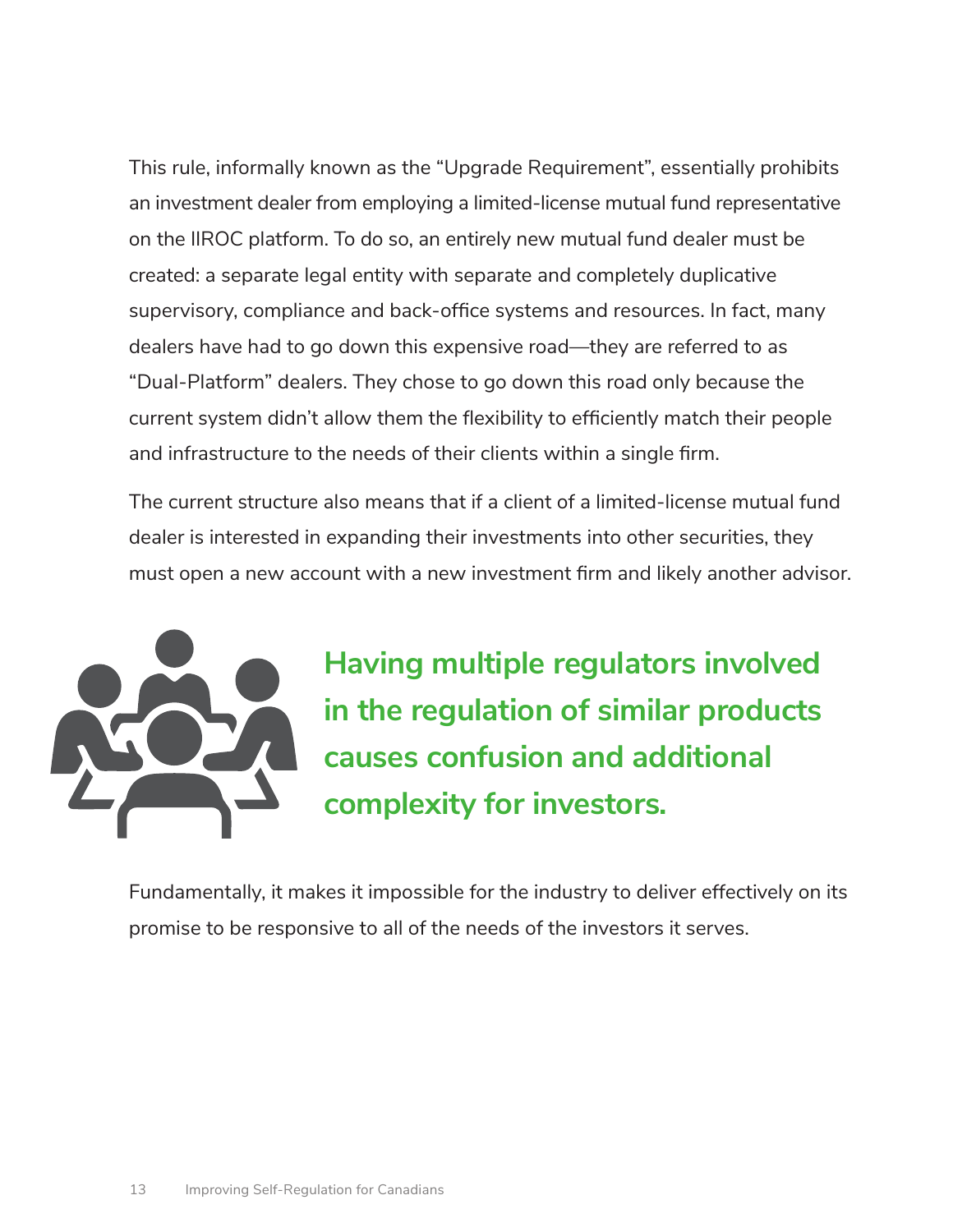A straight-forward solution would be for IIROC to eliminate the Upgrade Requirement, allowing dealers the option of consolidating their representatives in one legal entity, onto one back-office platform, under a single SRO. This would allow investment dealers to introduce a mutual fund-only offering within their existing legal entity without having to establish a separate dealer on the MFDA platform. It is clear from dealer feedback in recent years, as well as our own research and other commentary, that there is material industry interest in pursuing these options.

The issue with this simple solution is the negative impact that it could have on the ability of mutual fund dealers to be regulated in a cost-efficient manner<sup>7</sup>. A significant percentage of Dual-Platform dealers have already indicated that they would actively seek to move their representatives from the MFDA platform to the IIROC platform if the Upgrade Requirement were eliminated. While this would not create a gap in regulatory oversight, as IIROC already oversees mutual fund investments, simply eliminating the Upgrade Requirement would significantly reduce the MFDA's membership and put additional pressure on the regulatory costs for the remaining mutual fund dealers.



 $\overline{7}$ Summary of Comments Received on a Proposed 2008 Amendment to Ontario Securities Commission Rule 31-502 Proficiency [Requirements for Registrants and Response of the Ontario Securities Commission](https://www.osc.gov.on.ca/documents/en/Securities-Category3/rule_20080801_31-502_pro-req-reg.pdf) "The consequences of removing the 270 Day Requirement would be to permit a business model that would be inconsistent with the design of the existing regulatory system. Also, if a sufficient number of the MFDA's larger members were to transfer their operations to IDA affiliates, the ongoing viability of the MFDA could be undermined. We therefore believe that it is appropriate to maintain the 270 Day Requirement until such time as the roles of these SROs in our regulatory system is re-evaluated."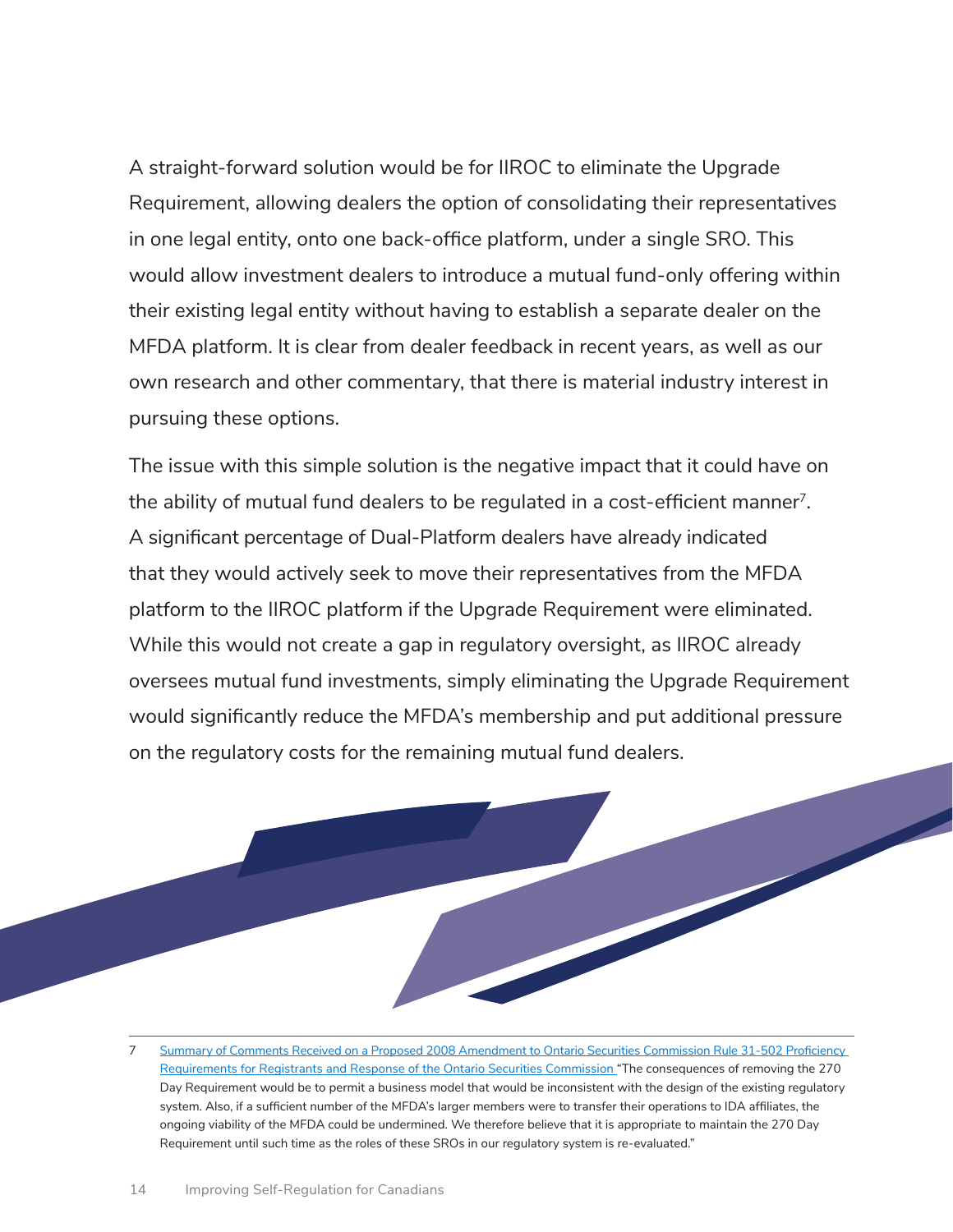**IIROC believes that mutual fund dealers, particularly independent mutual fund dealers who serve Canadians outside of the larger urban centres, play a critical role in the Canadian financial system because they serve Canadians who might otherwise be underserved or even unserved.** 

Those firms, and the small business people who are their representatives, must continue to be able to deliver financial advice and services to those communities. We must also enhance their ability to deliver the best and most efficient products to meet their clients' needs, while maintaining and improving investor protection. Therefore, the delivery of regulation to these firms and their clients must continue without interruption.

At the same time, that regulation must be made more efficient, the level of regulatory oversight made more proportionate and duplicative regulatory burden removed.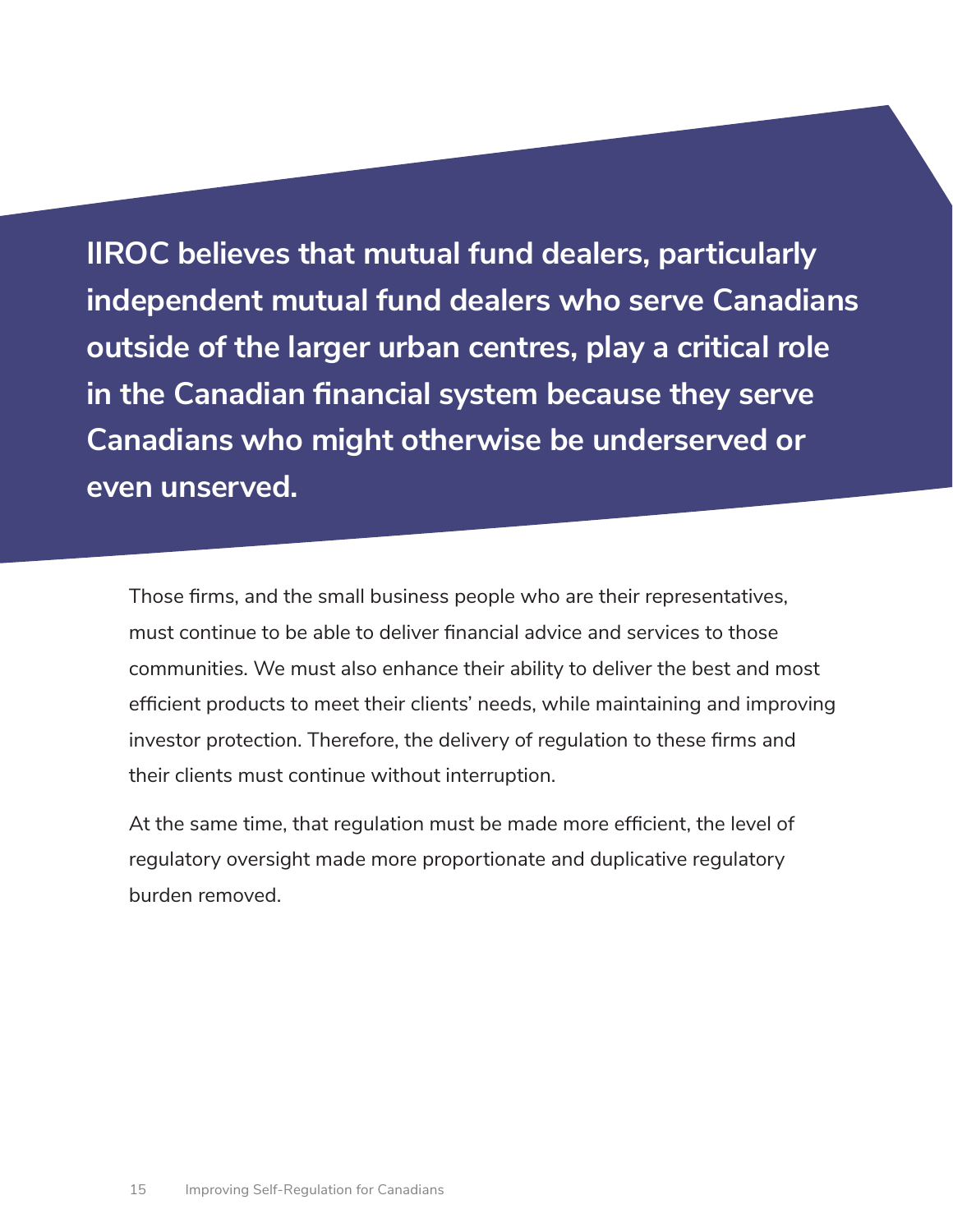

**With the MFDA and IIROC as part of the same organization, firms would be able to efficiently manage their businesses and the SRO would efficiently allocate compliance and oversight resources on a proportionate and risk-measured basis accordingly.** 

Mutual fund dealers are not licensed to trade or settle securities, other than mutual funds. Nor are investment dealers and mutual fund dealers part of the same credit and investor protection regime. As a result of this structural separation, mutual fund dealers are not able to have efficient access, through what is known as an "introducing-carrying relationship", to the clearing and settlement system via investment dealers.

That restriction sharply limits the practical ability of most mutual fund dealers to distribute many of the most cost-efficient investment products available today—ETFs and PTFs—to their clients, even when the mutual fund representatives are qualified to do so.

The practical solution is to end the structural separation. Bringing IIROC and the MFDA together in the same organization would dramatically improve access to these important product categories for Canadians who are clients of mutual fund dealers.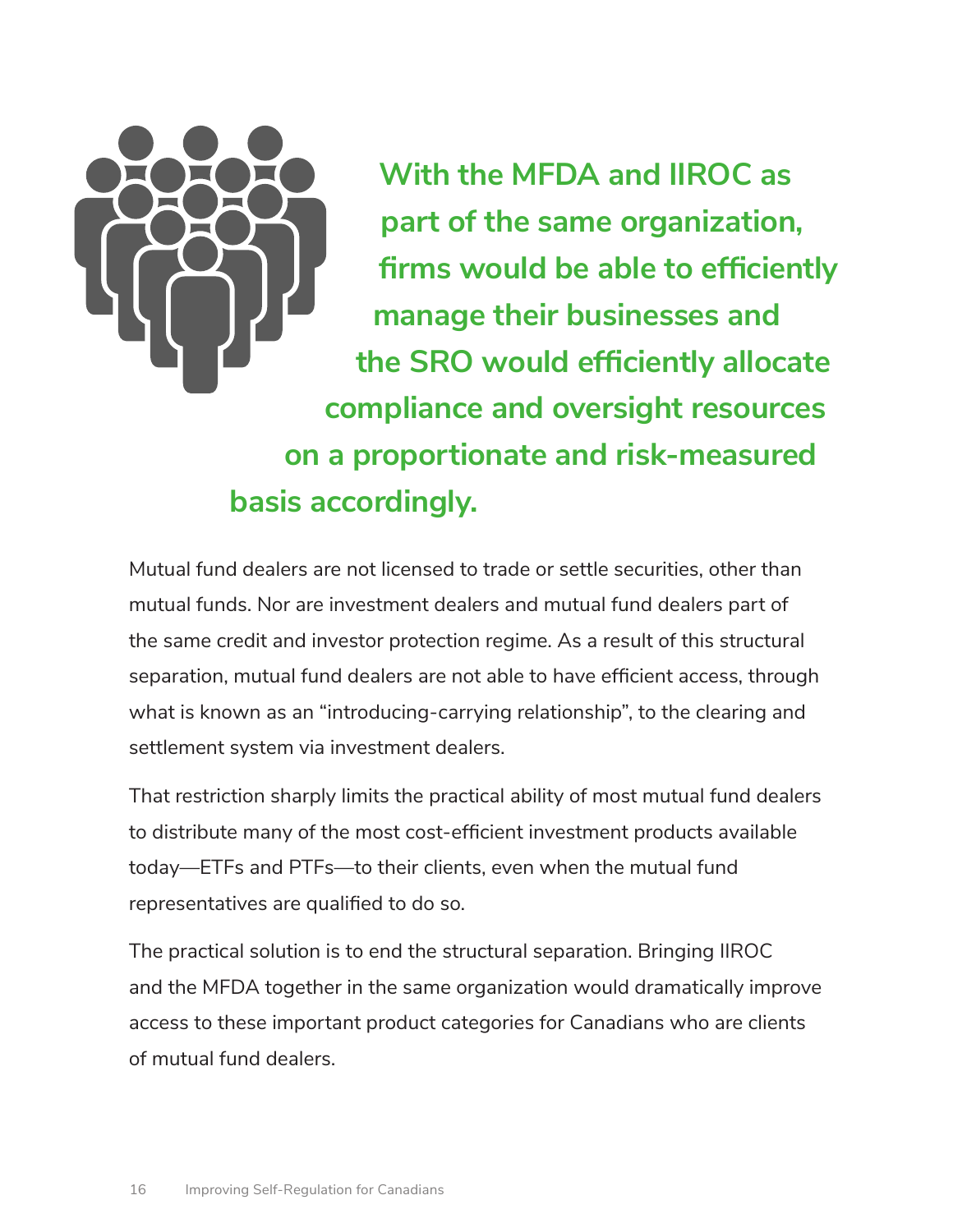

## IMPROVING OUTCOMES THROUGH SRO CONSOLIDATION

**IIROC and the MFDA should consolidate as divisions of a new self-regulatory organization (NewCo), one**  which leverages the strengths of both organizations<sup>8</sup>.

While IIROC and MFDA rules are similar, there are several important differences in policies and procedures. Rather than attempt to create a new, consolidated rule book from scratch an exercise which experience shows us would take years a simpler solution exists.

8 The Mutual Fund Dealer Division of NewCo and its sibling, the Investment Dealer Division.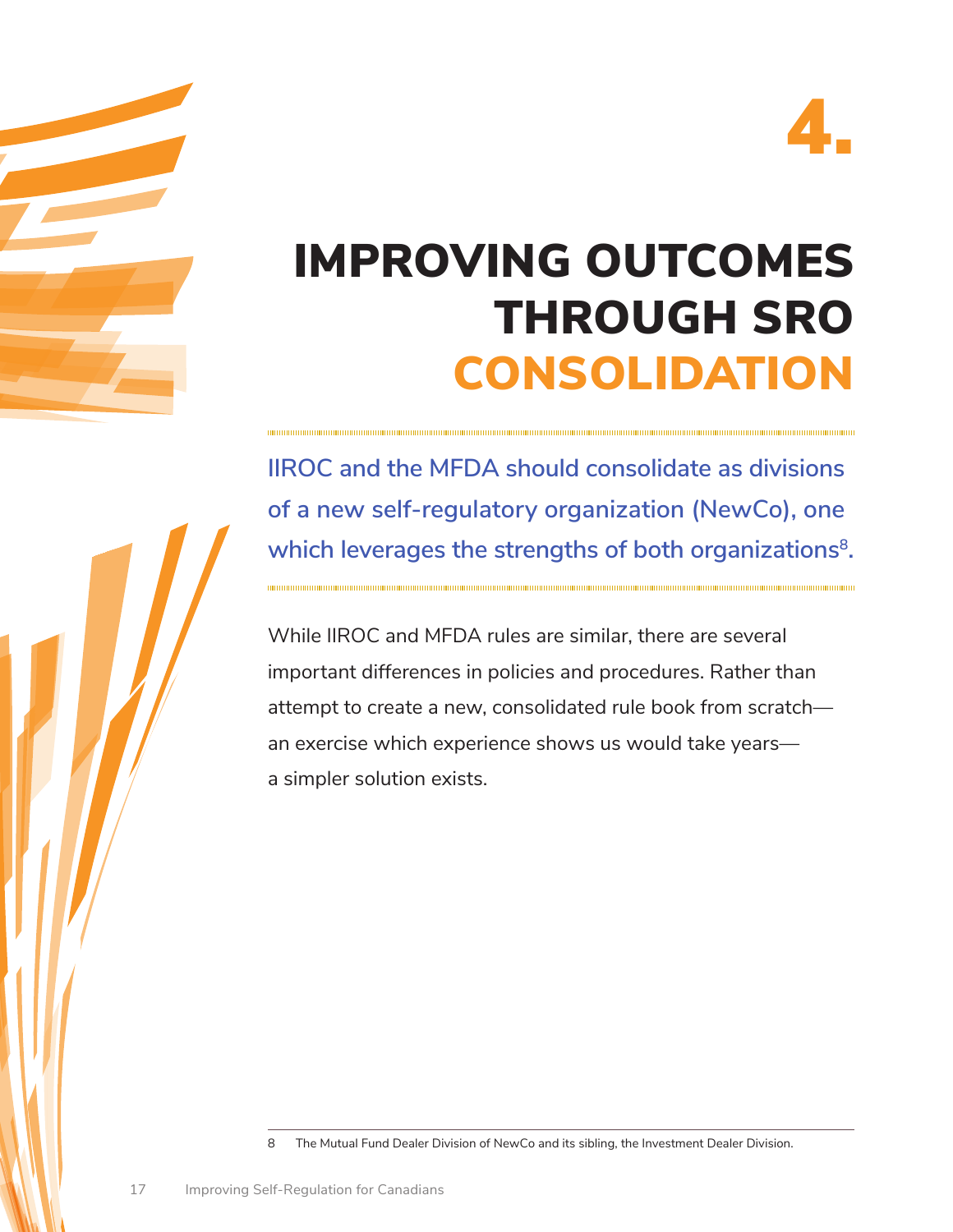

**Dealers and representatives could choose to continue to perform the activities they currently perform, under the same level of regulation, postconsolidation if they wish. Alternatively, they could take advantage of the opportunity to consolidate their regulatory oversight in one division of the new SRO.** 

For example, mutual fund dealers and representatives could choose to continue to book business in client name<sup>9</sup> and to re-direct commissions<sup>10</sup>; Dual-Platform dealers could choose to consolidate all their representatives in a single legal entity, etc., with each activity regulated in proportion to its risk.

At the same time, removing the arbitrary barrier between the two SROs would greatly improve flexibility, reduce duplication and give to those many Canadians who are served by qualified mutual fund representatives the ability to efficiently access ETFs and PTFs.

<sup>9</sup> 9 An account held in 'client name' is registered in the name of the client and maintained as such on the records of the mutual fund company. When an account is held in 'nominee name' the Dealer is the registered holder of the funds and holds them in trust for the end client.

<sup>10</sup> The MFDA allows commissions earned by a representative to be directed to unregistered corporations, where permitted. the personal corporation must both provide the mutual fund dealer full access to their books and records. IIROC does not currently This requires a written agreement be signed by the mutual fund dealer, the representative and the representative's personal corporation stating that the dealer and the representative must comply with MFDA requirements and the representative and allow commission redirection.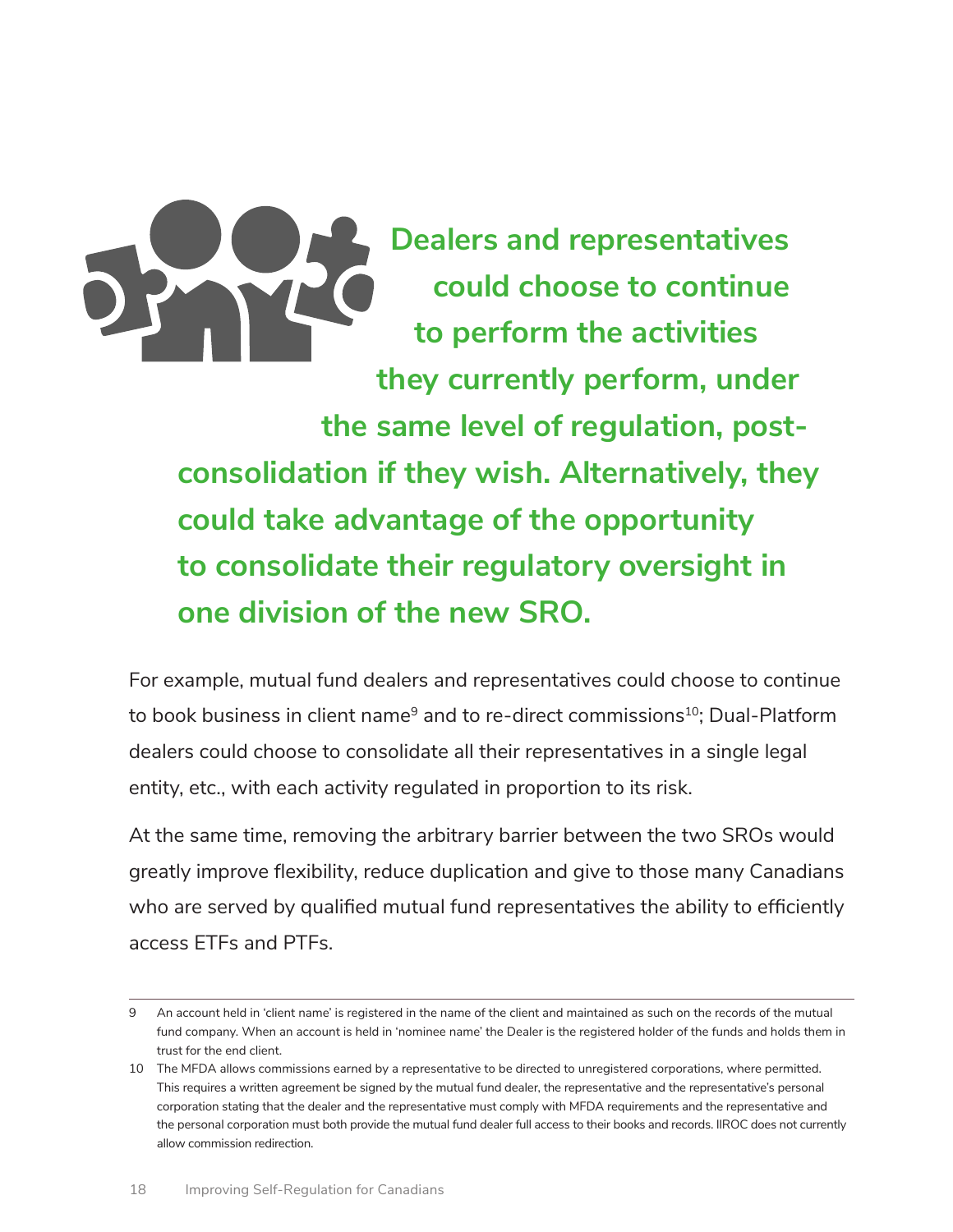All of this would be possible because both IIROC and the MFDA are already recognized by most provincial and territorial securities authorities<sup>11</sup>. Our respective rule books have already been approved by them and therefore, while some differences exist, giving Canadians and the firms which serve them additional flexibility to choose amongst them does not give rise to any public policy concerns.

Of course, the new structure and governance regime would be subject to CSA approval as would be set out in new consolidated Recognition Orders<sup>12</sup>. Over time, the consolidated entity would evolve the division-level rules together, as a family, using the same principles we set out above and would offer a more efficient platform for continued policy streamlining.

The new SRO could also be re-branded to support increased investor awareness. IIROC's research shows that most Canadians have little awareness about regulations, where to seek information about the firms and advisors they work with, and where to turn if they have a complaint.



<sup>11</sup> IIROC is recognized by the securities authorities of all 10 provinces and 3 territories. The MFDA is recognized by 8 provinces, not including Quebec or Newfoundland and Labrador.

<sup>12</sup> The current IIROC and MFDA Recognition Orders can be found at: https://www.iiroc.ca/about/governance/Documents/ [RecognitionOrderOntario\\_en.pdf](https://www.iiroc.ca/about/governance/Documents/RecognitionOrderOntario_en.pdf) and [https://www.osc.gov.on.ca/en/SecuritiesLaw\\_ord\\_20180412\\_226\\_mutual-fund.](https://www.osc.gov.on.ca/en/SecuritiesLaw_ord_20180412_226_mutual-fund.htm?RSS=ORDEN)  [htm?RSS=ORDEN,](https://www.osc.gov.on.ca/en/SecuritiesLaw_ord_20180412_226_mutual-fund.htm?RSS=ORDEN) respectively.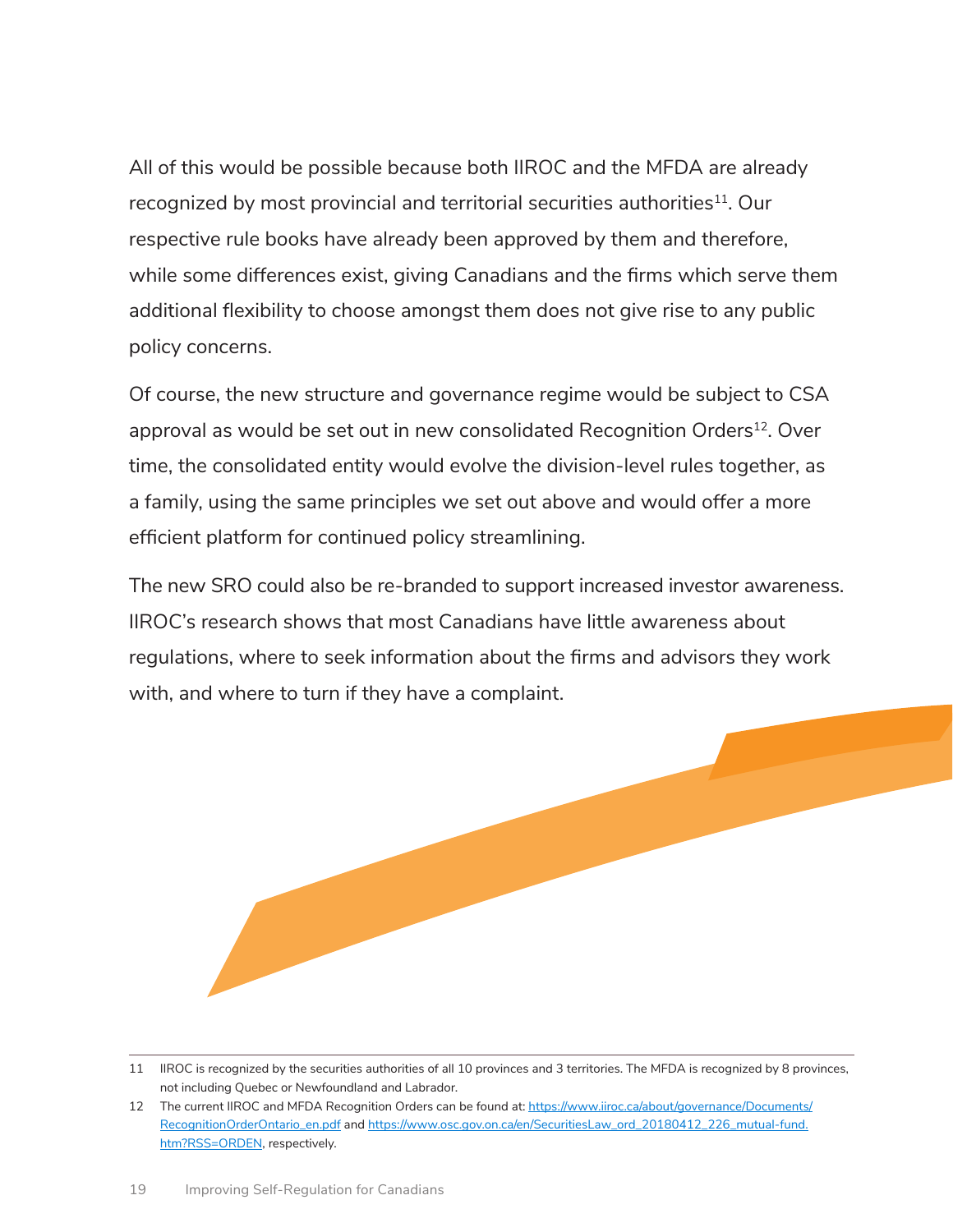### VALUE OF CONSOLIDATION TO INVESTORS

Consolidating IIROC and the MFDA would reduce unnecessary duplication and process and would increase Canadians' understanding of regulation and their ability to navigate through the system. In addition:

- **Investors would be able to have a seamless graduation as their investment needs change over time, from fairly simple products and advice to more complex advisory channels and solutions**
- ▶ More products at lower cost, e.g. a full suite of ETFs, would be **available to many more Canadians**
- **Clients would not have to re-open accounts and/or change firms/advisors as their investing needs change, resulting in:** 
	- **Less "paperwork burden"**
	- **Improved consolidated reporting to investors**
- **Elimination of regulatory duplication would offer cost savings that could be reinvested in innovation and client service**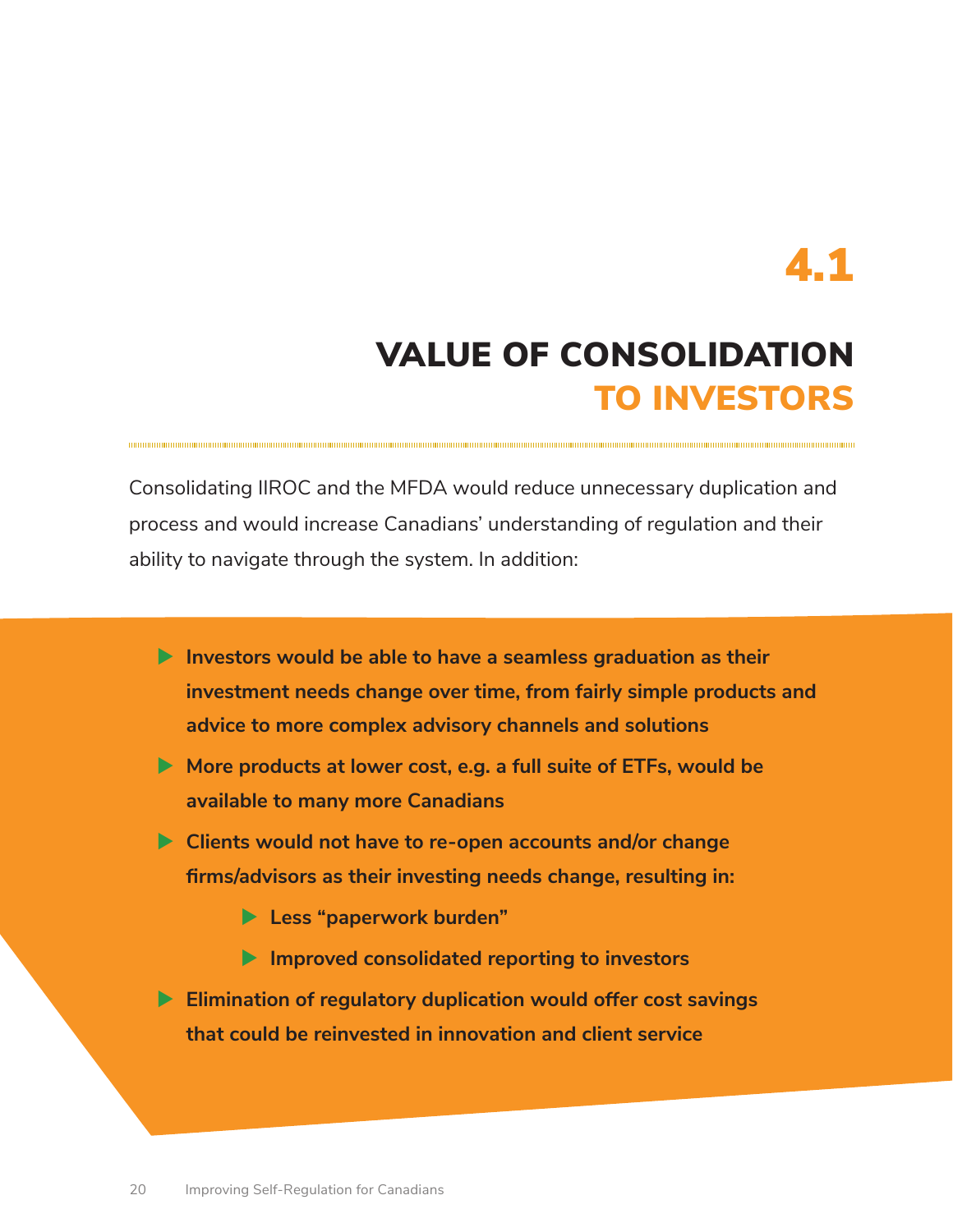### VALUE OF CONSOLIDATION FOR FIRMS

Mutual fund dealers and investment dealers, of all business sizes and models, and their representatives serving both rural and urban communities across the country, would be able to continue post-consolidation to perform the same activities they currently do today. They would do so, but under one combined regulator rather than two.

#### **Mutual Fund-Only Dealers**

These dealers would benefit from the ability to participate in an introducingcarrying type of arrangement by an IIROC firm and therefore, to gain more efficient access to clearing and settlement systems and to the lower cost products available on them (ETFs and PTFs).

Mutual fund dealers and their representatives would gain that wider system access without having to make any other changes to their current business models or oversight regime. In particular, they would be able to continue with "client name" business and with the practice of "directing commissions". They could also determine at their own pace when they want to upgrade and having this ability would assist in succession planning.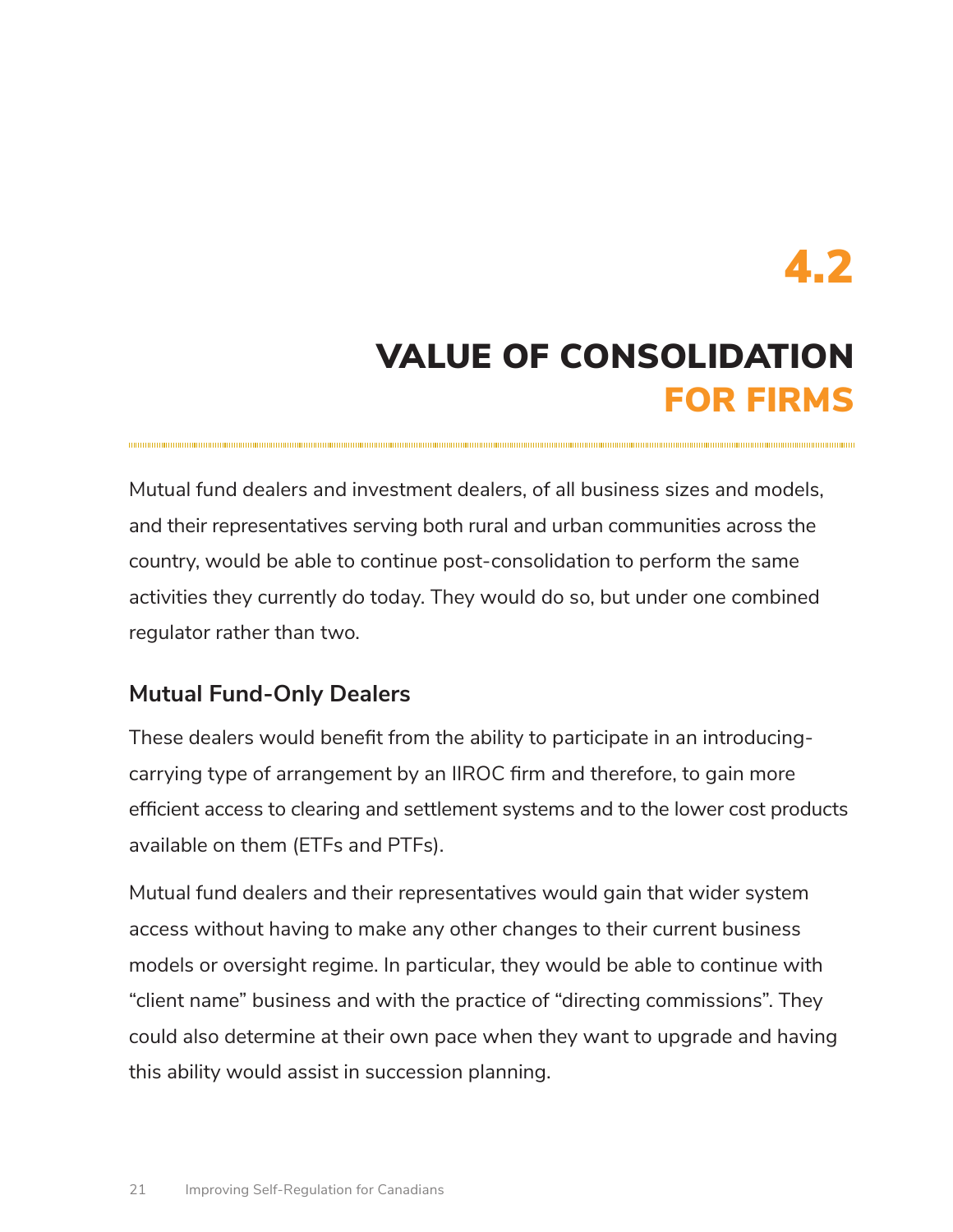**Finally, mutual fund dealers would benefit from scale (cost) efficiencies available to a larger, consolidated SRO.** 

#### **Dual-Platform Dealers**

Firms that today operate on more than one regulatory platform would be able to simplify their operations and significantly reduce expenditures related to compliance with the requirements of two different regulators: a single set of systems, integrated compliance and management teams and more risk-based reviews would all follow. This reduction in regulatory burden would lead to cost savings that would be available for investment in innovation and client service.



**The combined SRO could continue IIROC's existing initiative to make its regulation more proportionate. This would permit a material reduction in the regulatory burden for existing or aspiring multiple service model firms. This would in turn reduce barriers to entry and increase competition, helping to fuel the economy.** 

#### **IIROC-Only Dealers**

IIROC-only dealers would continue under IIROC rules and would benefit from the removal of barriers to add limited-licensed mutual fund representatives to their platform, if they so desire, at their own pace. Regulation of these limited-licensed representatives would be proportionate to the risk of the business they conduct.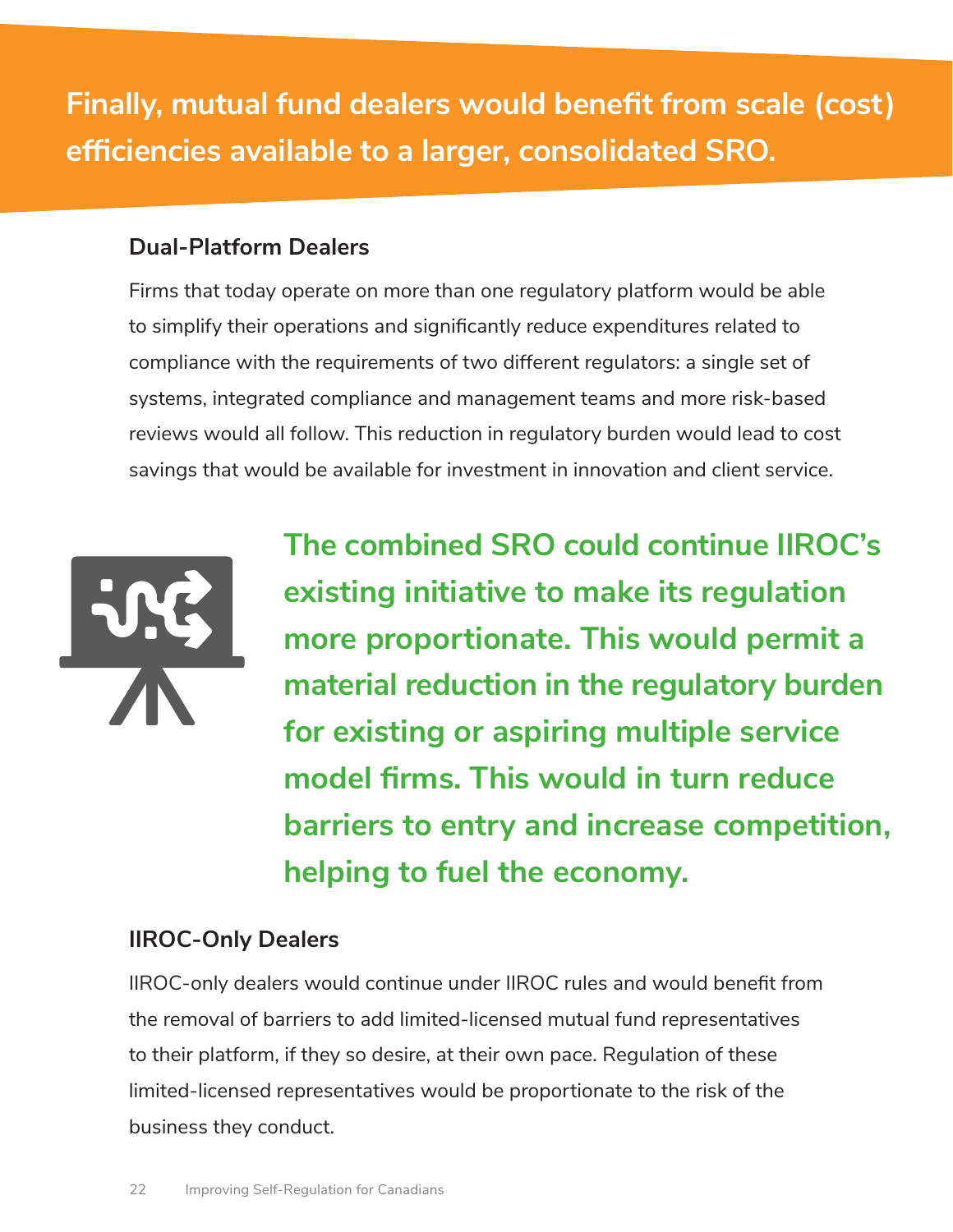### VALUE OF CONSOLIDATION FOR THE SYSTEM

The existing Canadian regulatory framework uses both provincial government agency and SRO regulation to protect investors, strengthen market integrity and maintain efficient and competitive capital markets. Legislation in various provinces enables the local securities commissions to recognize and assign important regulatory responsibilities to SROs.

Consolidation of two SROs would remove one regulatory body from the mix and the significant associated duplication.

There would be economies of scale in the administration of a consolidated SRO<sup>13</sup>. Greater visibility across investor holdings would lead to improved regulatory effectiveness and investor protection and confidence.

**Combining and harmonizing the focus of enforcement resources would also contribute to improved consistency, efficiency and better investor outcomes.** 

 13 IIROC has approximately 500 FTEs and annual expenditures of \$100 million (see page 37) while the MFDA has approximately 160 FTEs and annual expenditures of \$35 million as at their respective FY2019 year-ends.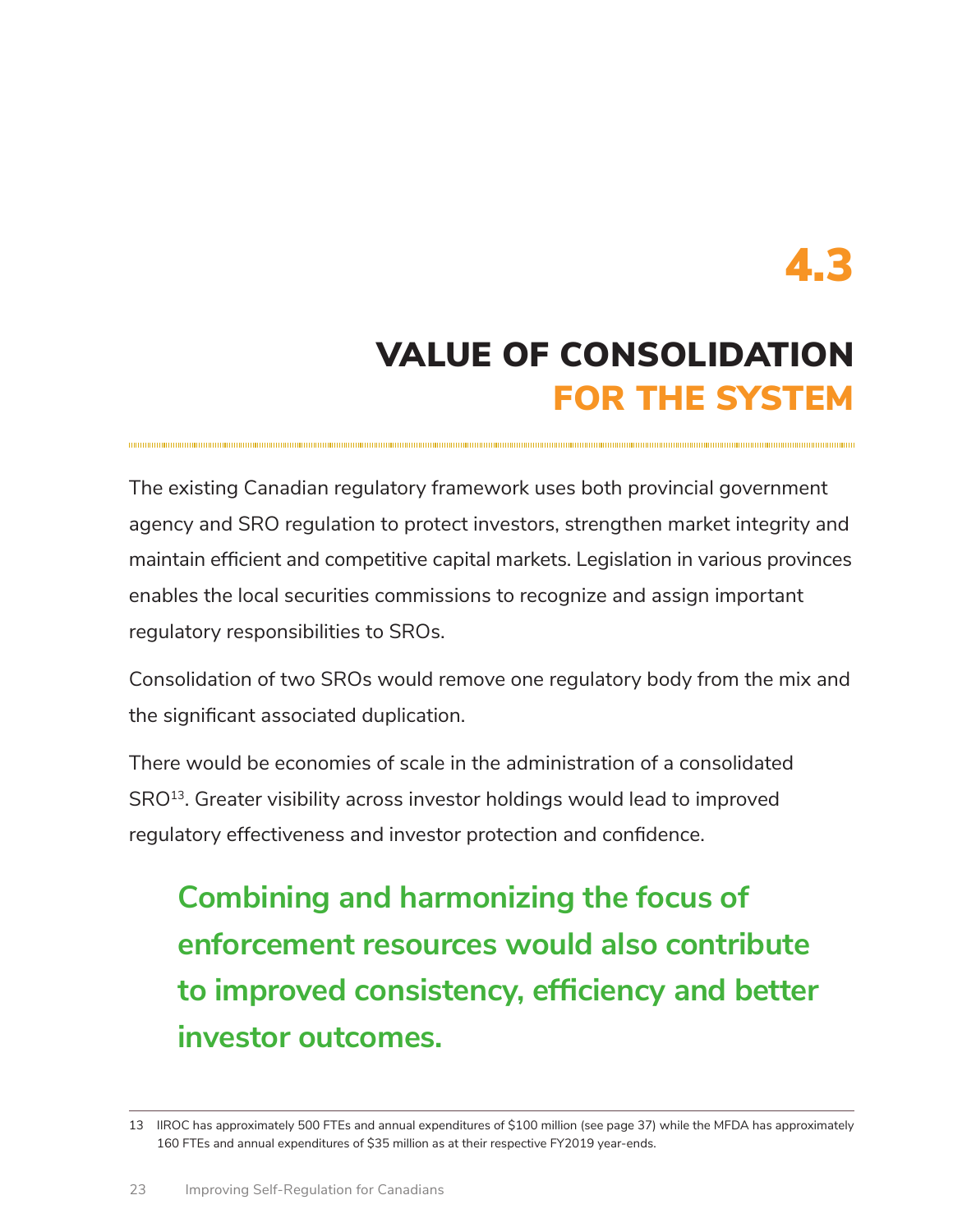#### GOVERNANCE

#### **The governance models of both organizations currently include an equal number of industry and independent directors.**

Incorporating direct financial services experience in the governance model is an important component of the value that SROs bring to the Canadian system. Equally important in such a model, is the need for strong, knowledgeable, independent directors who act as an effective balance to the industry perspective.

As already noted, this proposal was developed through extensive bilateral consultation. Our discussions with investor groups, industry and our regulatory partners identified that the new organization's governance model could be improved over what is in place today by more explicitly including, in the Board of Directors' skills matrix, a need for consumer protection / investor protection experience.

IIROC's Board strongly supported this view and has determined that we should not wait for a new organization to be formed to adopt this measure, and decided to proceed with it immediately<sup>14</sup>.

<sup>14</sup> IIROC confirms experience with investor issues a critical skill for Board succession.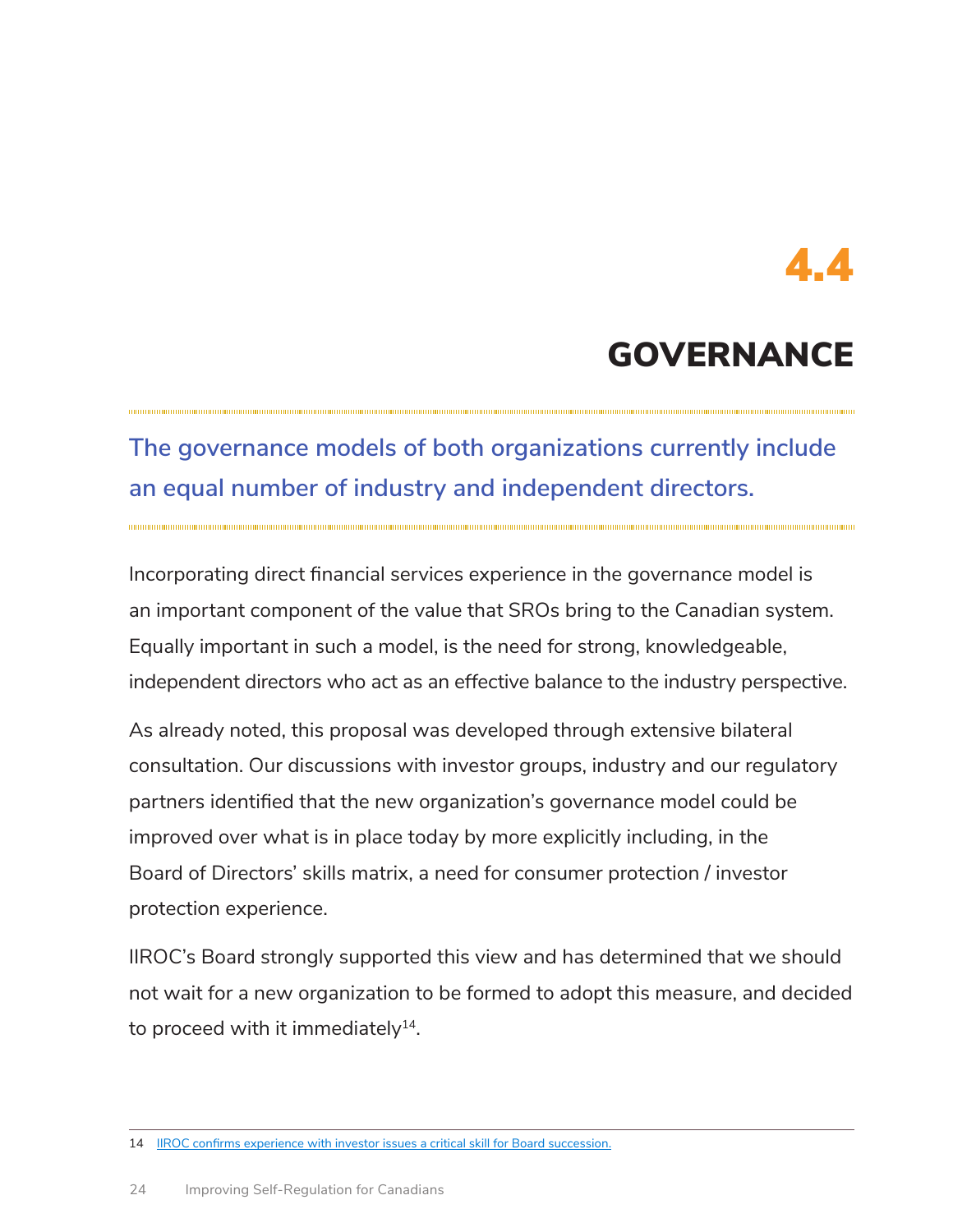Our Board also acknowledges that the characteristics of Canadians served by financial services firms which are members of IIROC and the MFDA are not identical. As a result, during our bilateral discussions, a number of groups suggested it would be important for the new organization to adopt an expert investor issues advisory panel. It would be similar to what the Ontario Securities Commission, Québec's l'Autorité des marchés financiers and the United States' Financial Industry Regulatory Authority (FINRA) already have in place.

Here too, IIROC's Board thought it was important to move forward now and supported our recent announcement proposing the creation of a pan-Canadian expert investor issues committee<sup>15</sup>.

The Board of Directors of the consolidated SRO would need, we believe, to continue with these measures. It would also need to ensure that industry directors bring a comprehensive perspective, representing the different sectors and regions that would now be members of the SRO. This would ensure a governance model with at least an equal number of strong, experienced independent directors to provide appropriate challenges and perspectives<sup>16</sup>.

<sup>15</sup> [IIROC to form expert investor issues panel for valuable input on consumer issues](https://www.iiroc.ca/Documents/2020/a75ad083-294d-49b8-95c3-16f8942ef95f_en.pdf)

 16 The Boards of IIROC and the MFDA are of different sizes but each has an equal numbers of industry and independent Directors, plus their respective CEOs. **IIROC Board of Directors**; [MFDA Board of Directors](https://mfda.ca/about/board-of-directors/)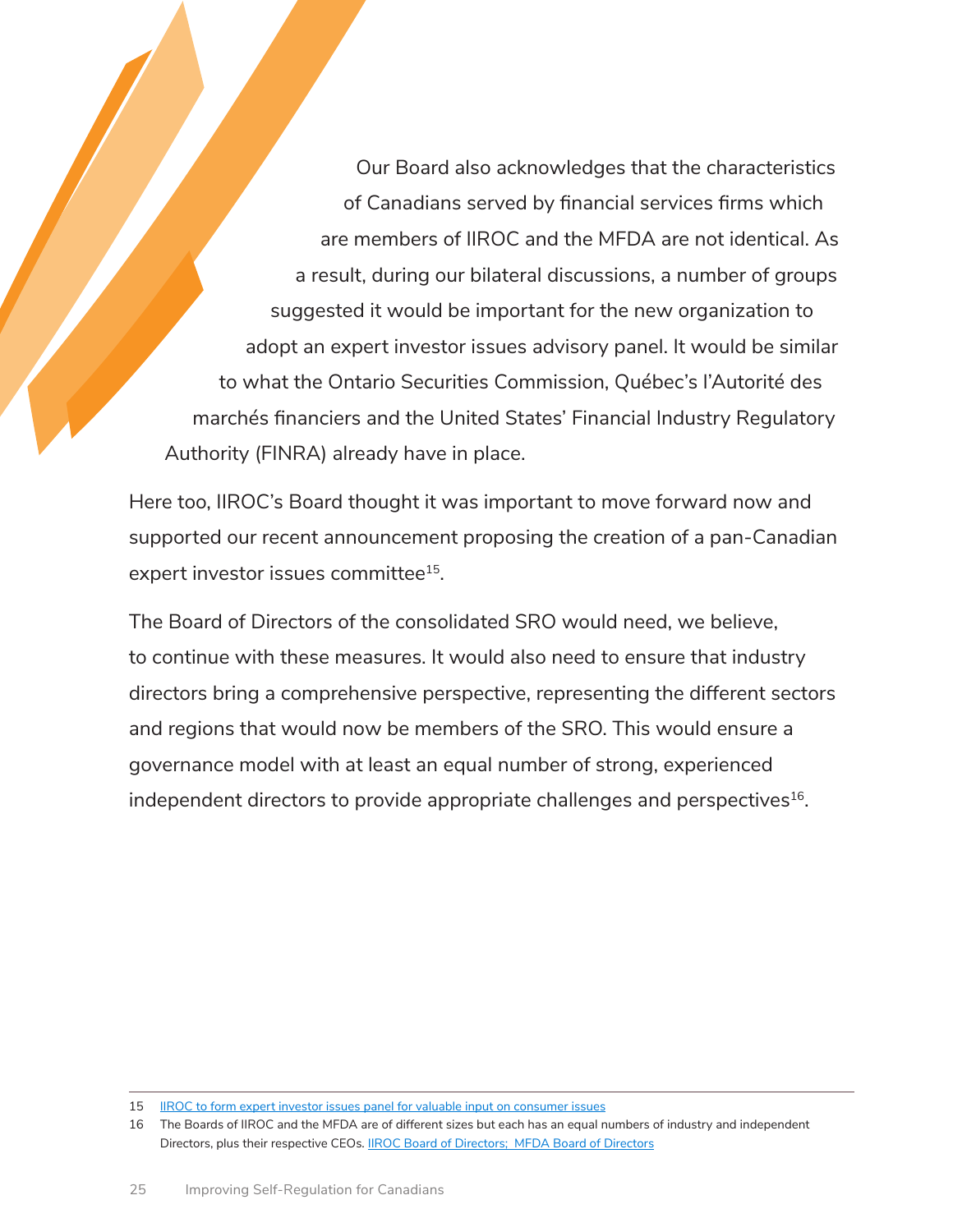

**The CSA would continue to have, via their authority to approve or reject any proposed rules, and through their extensive** 

#### **oversight process, the ability to exercise regulatory supervision of the consolidated SRO17.**

Of course, their jurisdiction by jurisdiction role as the reviewing authority for decisions of the SRO's disciplinary panels and the consequential judicial review by Divisional Courts or their equivalents, would also ensure the continuance of due process.

Harmonization of coverage by the Canadian Investor Protection Fund (CIPF, for IIROC members) and the Investor Protection Corporation (IPC, for MFDA members) would also need to be completed. As a first step however, coverage could continue on a division-by-division basis with no disruption to investors or firms. The consolidated SRO would support discussions between CIPF, IPC and the CSA in any way needed to facilitate that process.

17 Appendix 3: CSA Oversight of IIROC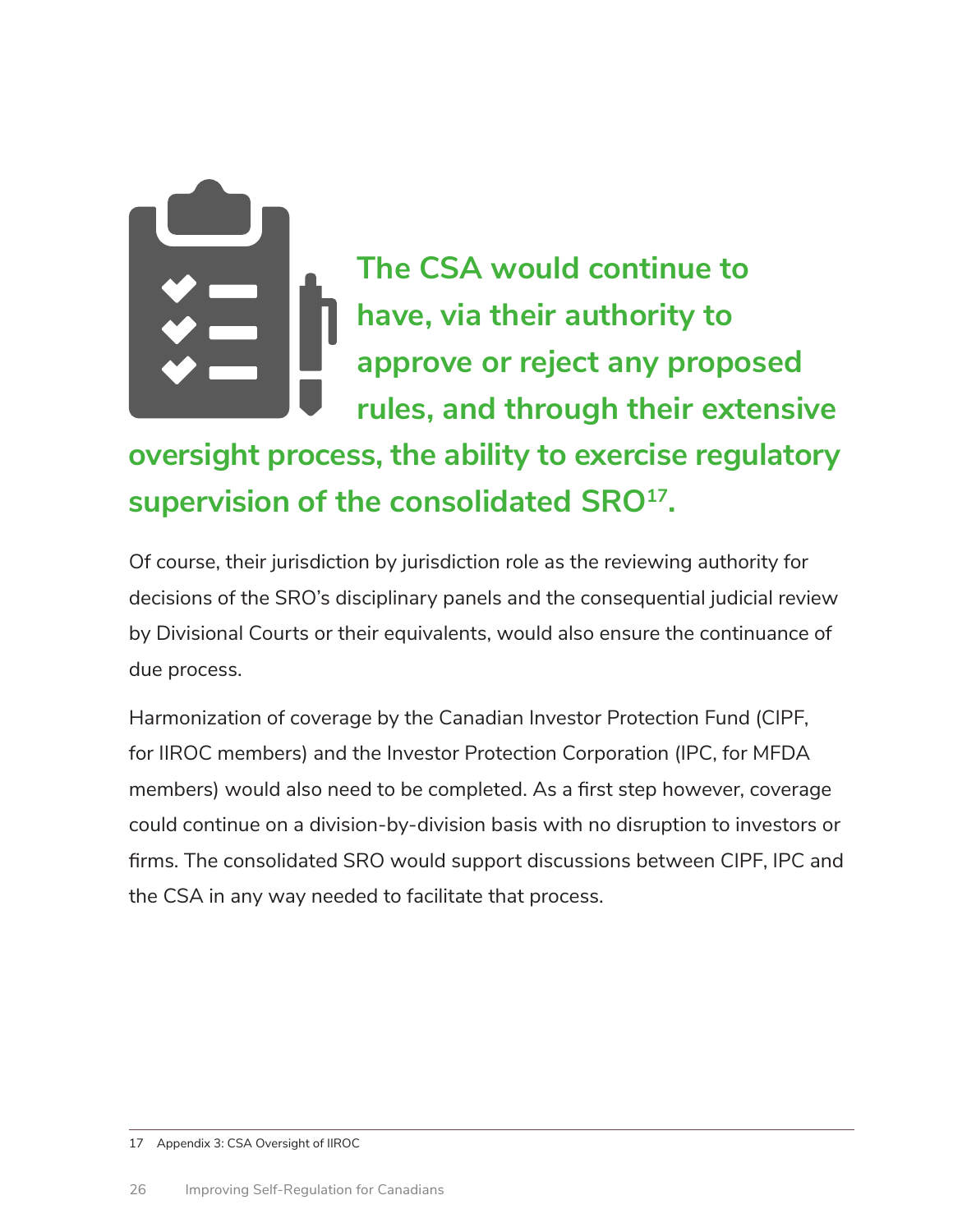## SUPPORTING INVESTOR CONFIDENCE AND SYSTEM STABILITY IS PARAMOUNT

#### **The MFDA has argued for the creation of a "clean sheet of paper" SRO.**

The scope of their proposed organization would extend well beyond current IIROC and MFDA mandates to incorporate oversight of Exempt Market Dealers (EMDs), Portfolio Managers (PMs) and Scholarship Plan Dealers (SPDs). These latter three groups are today "direct registrants" of the provincial securities authorities in each of their respective jurisdictions.

We believe that integrating the regulation of these three groups of registrants, who are today regulated province by province, while simultaneously consolidating IIROC and the MFDA would be practically impossible in the medium term because of the complexity of the task and the number of stakeholders involved. This would invariably necessitate extensive consultations and multiple rounds of comment and, if history is any indication,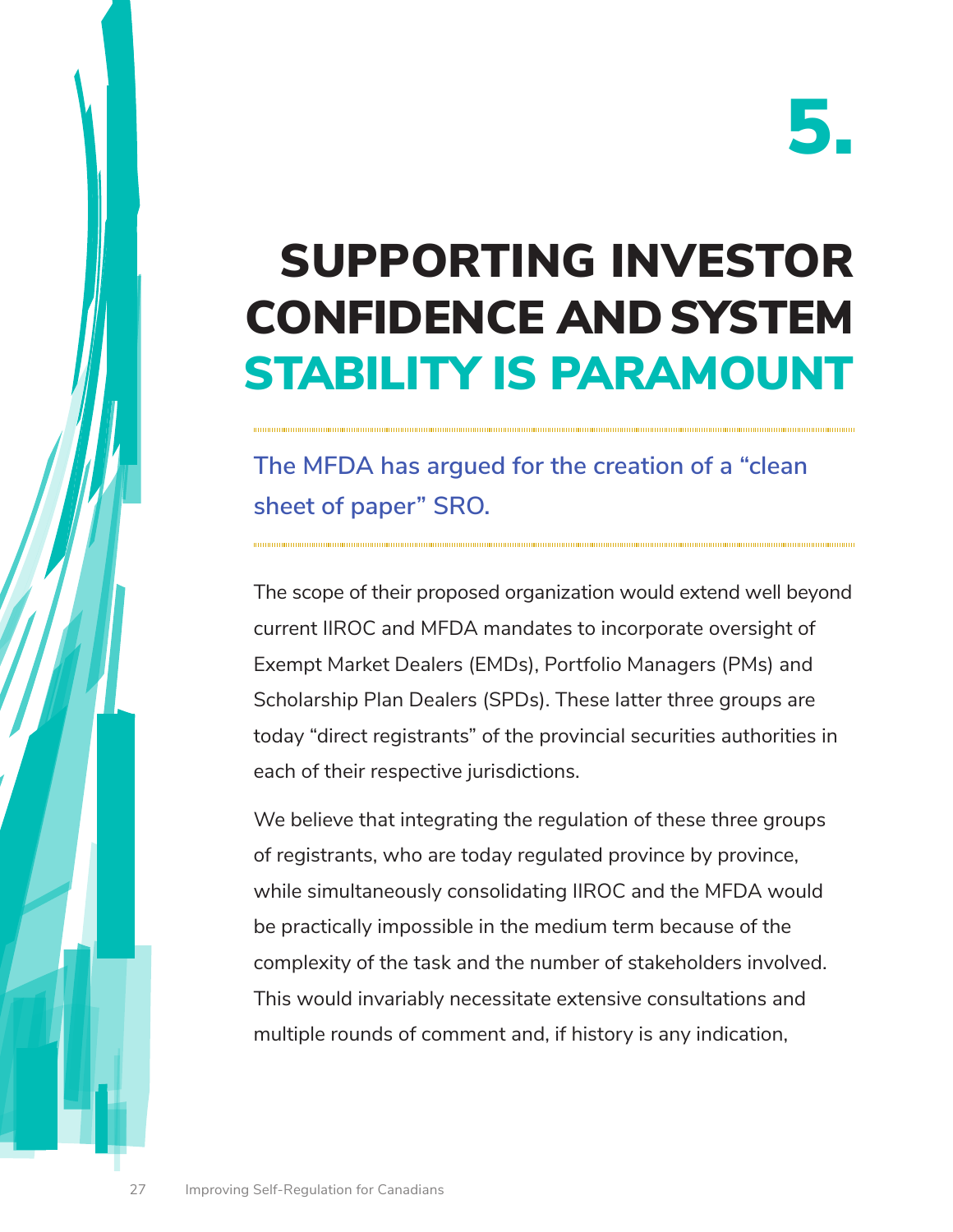

extend over multiple years. The practical consequence of such an approach would be to enshrine the status quo and ensure that little gets done for the foreseeable future.

Additionally, a "start from scratch" approach would create even greater uncertainty for investors and market participants, compromising investor confidence and system stability when it is needed most.



**We should build on the strengths of the existing system, while pursuing prioritized improvements in phases, and supporting the implementation of in-progress regulatory improvements such as the Client-Focused Reforms.**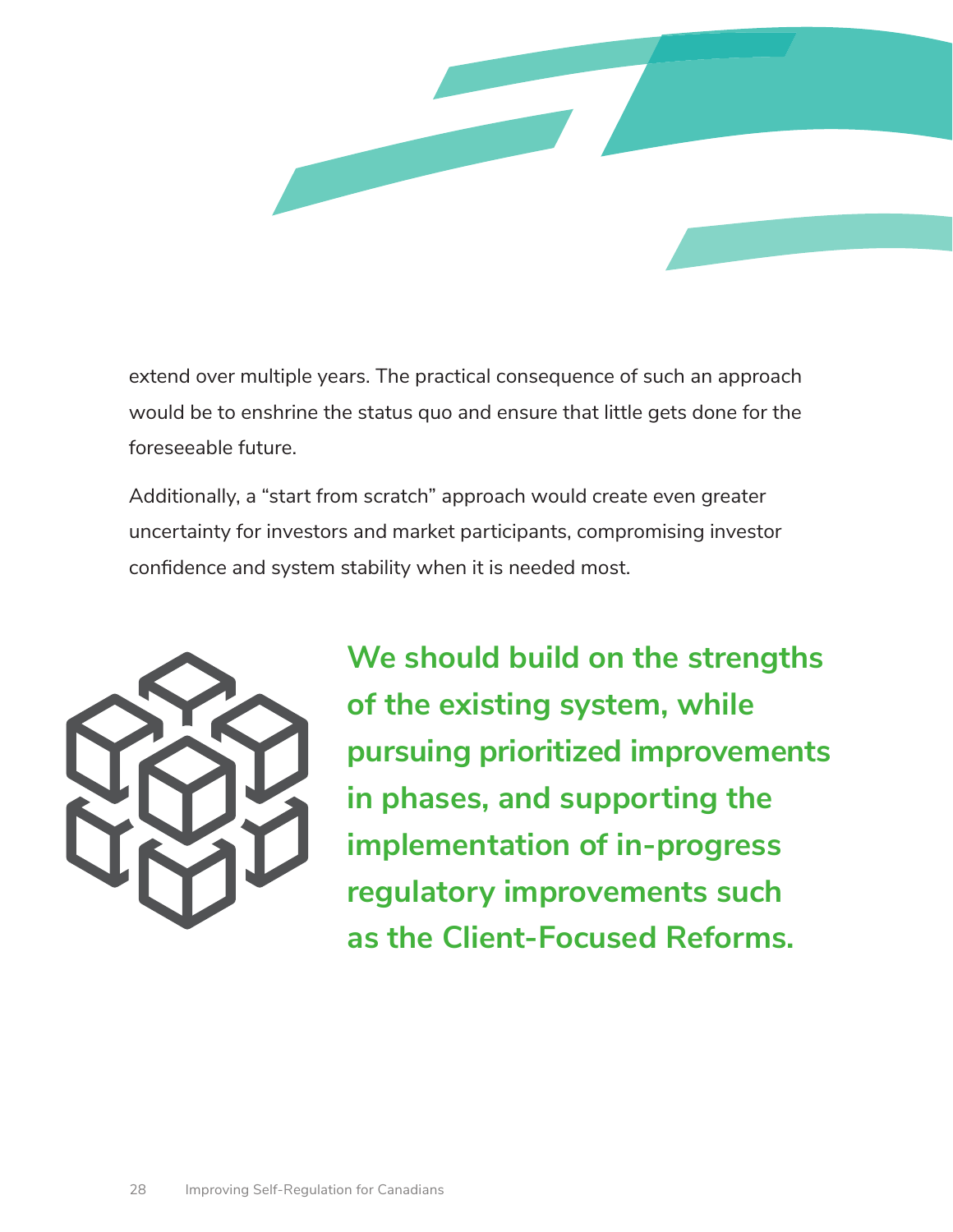### POST-CONSOLIDATION NEXT STEPS

**Following the consolidation of IIROC and the MFDA, we would seek out synergies and further opportunities to benefit the system.** 

We completely agree that there are important questions about the consistency and efficiency of regulation and supervision between and among the "direct registrants" and the SRO members. As a result, we would recommend that, after the consolidation of IIROC and the MFDA is complete, the CSA consider if and which of the three direct registration categories could benefit from being part of a pan-Canadian self-regulatory model and begin consultations if, as and when they feel it is appropriate.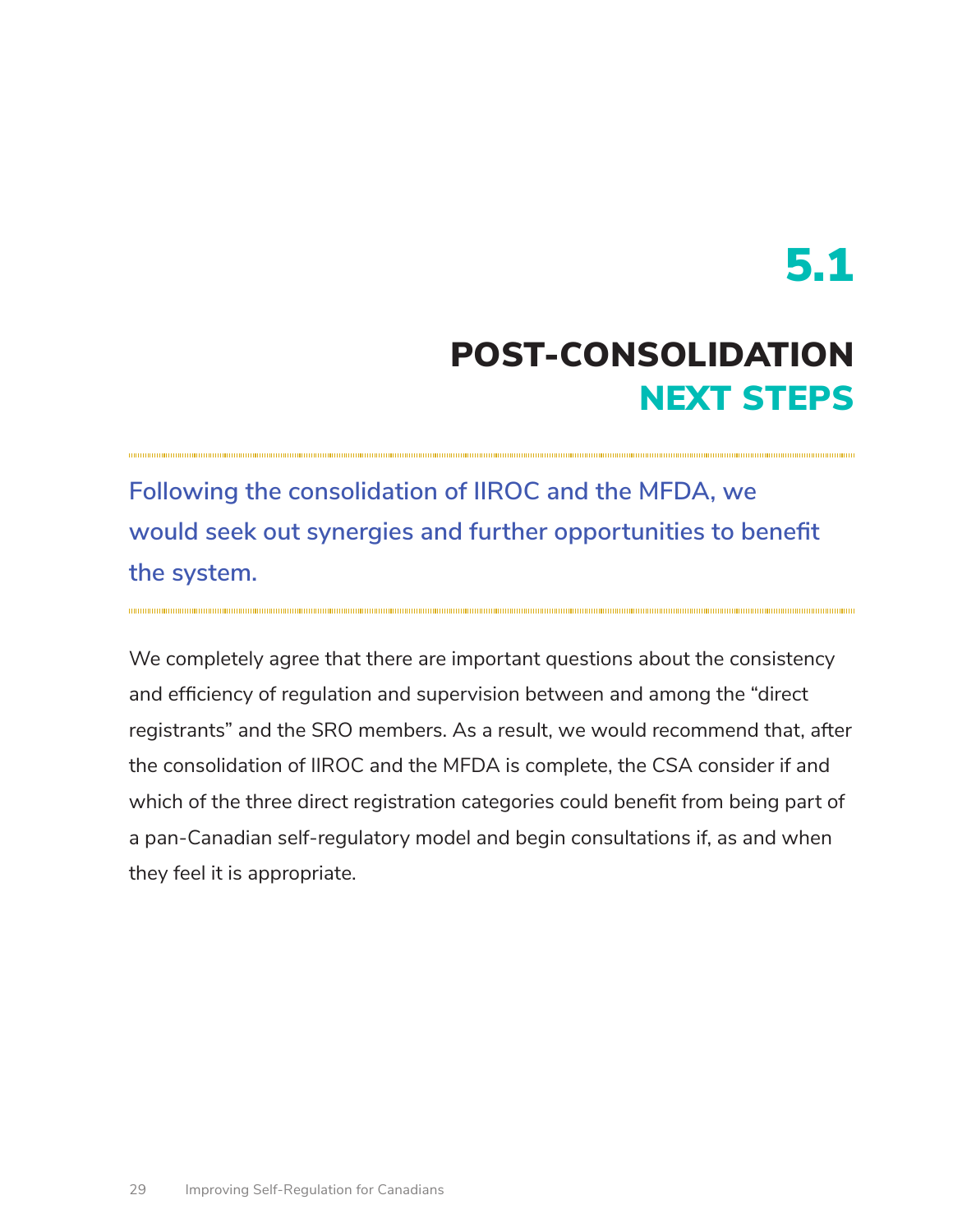## IIROC MOVING AHEAD TO DELIVER VALUE FOR THE SYSTEM

**IIROC is already moving to enhance its governance model and to expand the input it receives on investor and consumer protection issues. We believe these important steps should be carried forward to a consolidated SRO.** 

We are also moving forward to increase the flexibility of our existing regulatory framework, in a way which would align with the consolidation model we are proposing.

Investment dealers operate a wide variety of business models. It is true that some large, integrated firms have operations which cover the entire range of activities that an investment dealer is able to conduct<sup>18</sup>. Many more firms though operate in just a few, or only one, part of the market.

18 See Appendix 1.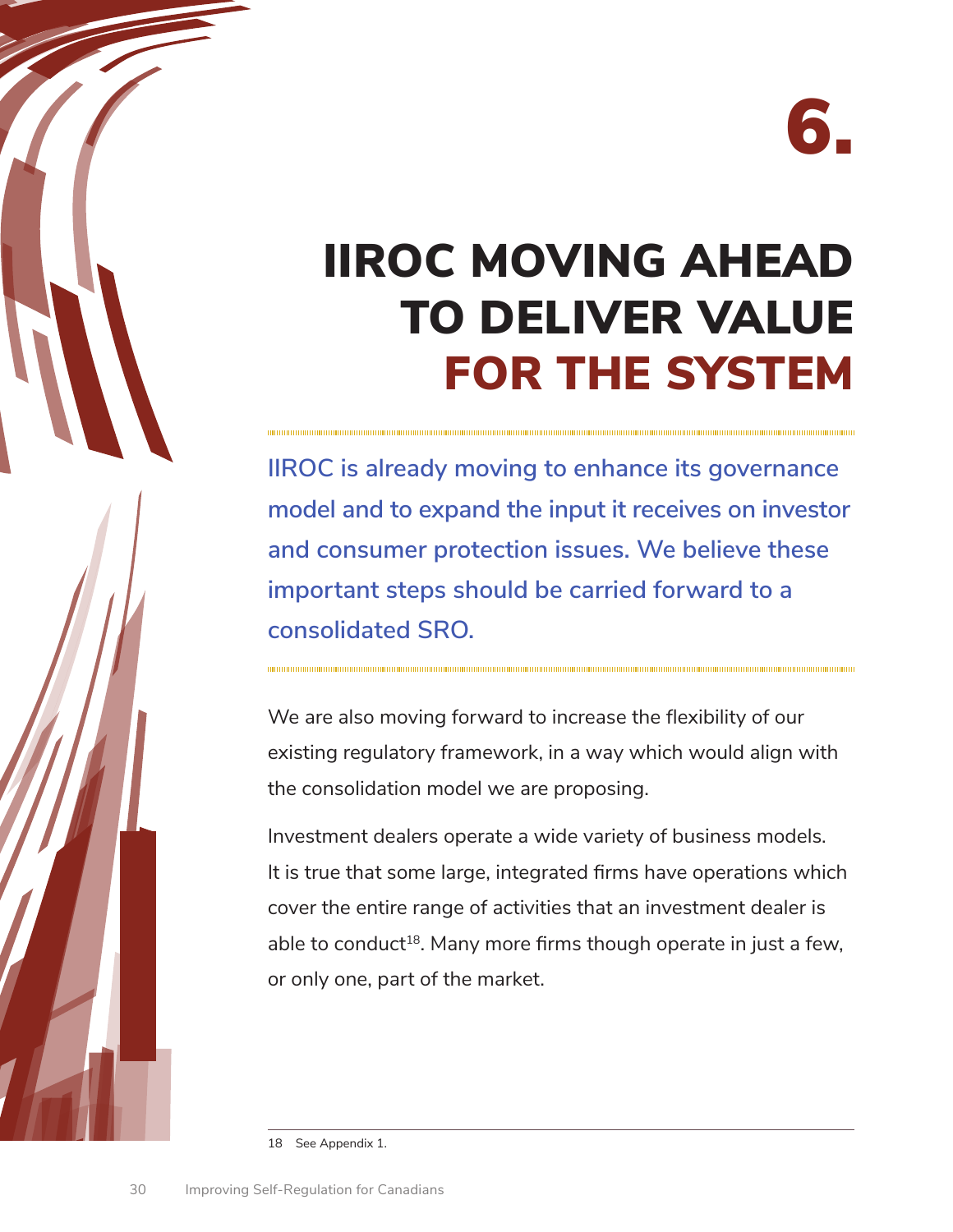The way in which IIROC's rulebook has evolved has made it difficult to ensure that a particular business attracted only the regulatory oversight applicable to the risks of that business. Put another way, the rulebook is too easily interpreted as applying to firms generally, regardless of their business mix.

Asking firms to show how they comply with rules that are not applicable to their businesses imposes unnecessary regulatory burden—even if it is only the burden of demonstrating periodically to examination teams that the rules in question don't apply.

To this end, IIROC has launched a project to examine how to ensure that businesses attract only the rules—and the regulatory obligations that go with them—that were designed to manage the risks generated by those business activities.

**The goal is to apply proportionate regulation, reduce regulatory burden and build in flexibility in the rulebook for new and innovative business models.** 

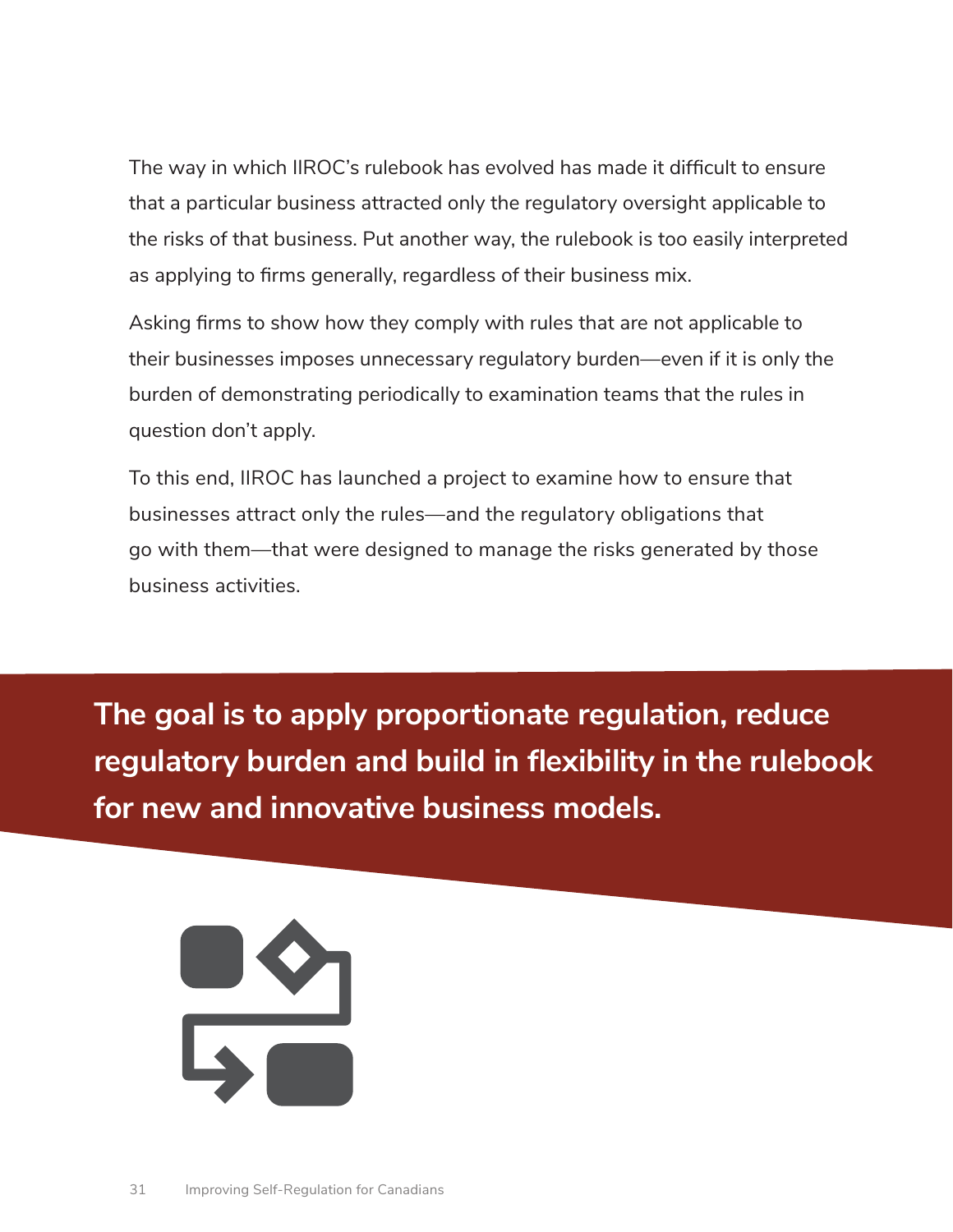Some of the activities undertaken by investment dealers are also undertaken by firms registered directly with the various provincial and territorial securities authorities. The best examples are activities conducted by firms registered as EMDs and PMs. In order to ensure consistent application of regulation to like businesses, we will also take this opportunity to coordinate our regulatory expectations with those of our provincial colleagues.

This work is consistent with current efforts at IIROC to review the rules applicable to Alternative Trading Systems (ATSs) which represent, in most cases, a discrete subset of the broader IIROC rule book. Consideration of a new membership category for ATSs, with only the rules that apply to that business, is consistent with the approach outlined above.

Of course, this work would be as applicable to the mutual fund division of the new SRO as it is to IIROC's model today and we could accelerate our efforts as required to support the chosen timing of the consolidation.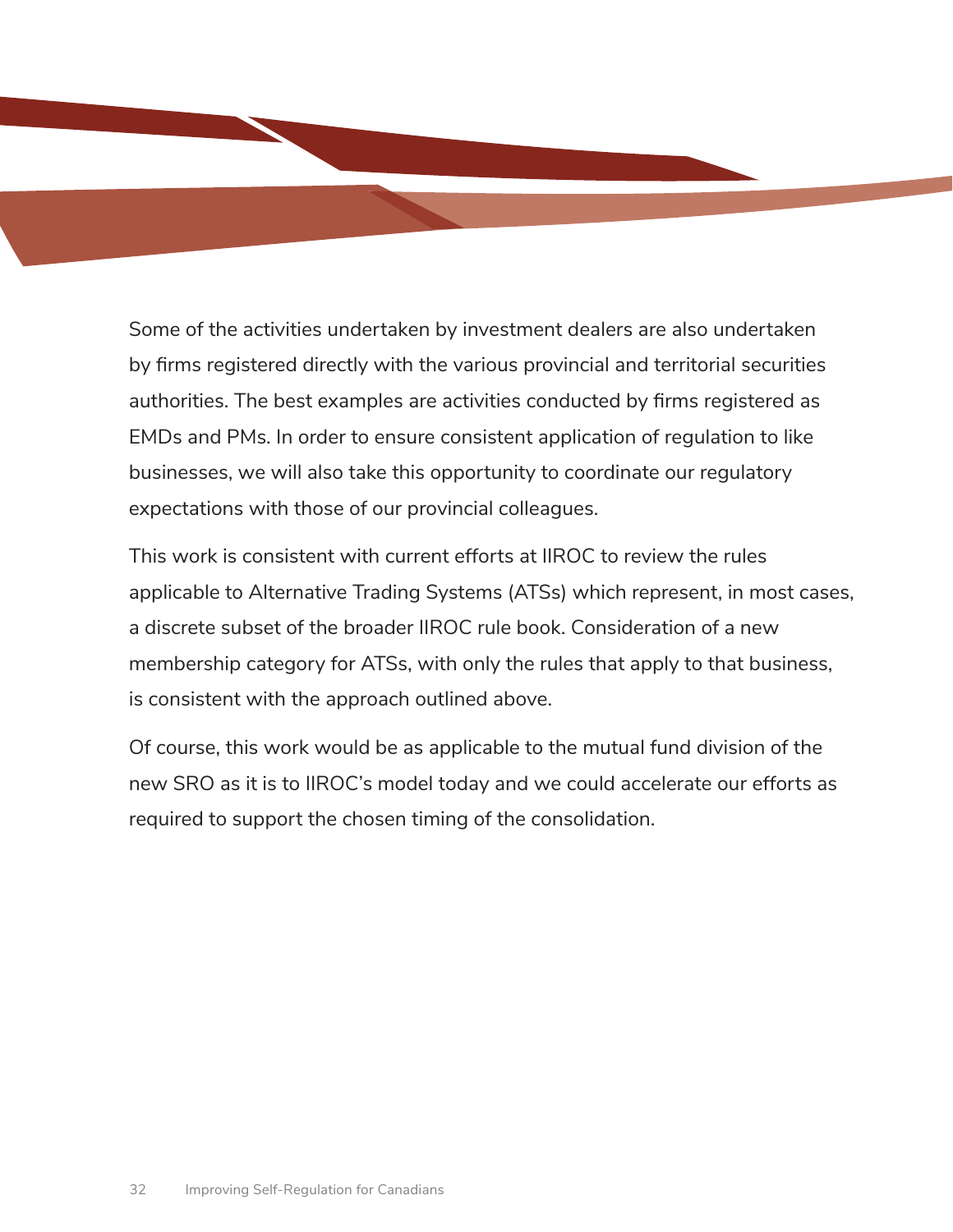## CONCLUSION

7.

**The announcement by the CSA to review the regulatory framework governing IIROC and the MFDA presents an opportunity to immediately evolve the self-regulatory model, thus increasing the value it brings to Canadians for years to come.** 

The current fragmentation between the two SROs is inconsistent with the way Canadians are demanding that financial products, services and advice be delivered. Meanwhile, the costs of such fragmentation to investors continues to rise.

Incumbent investment dealers and new entrants alike are working to introduce new business models to meet investor demands, despite concerns with the fragmented, costly and duplicative regulatory framework in Canada. Many in the industry view these constraints as barriers to innovation, investment and the cost-effective delivery of solutions and services to Canadians and are calling for Canada's regulatory ecosystem to modernize its approach to regulation.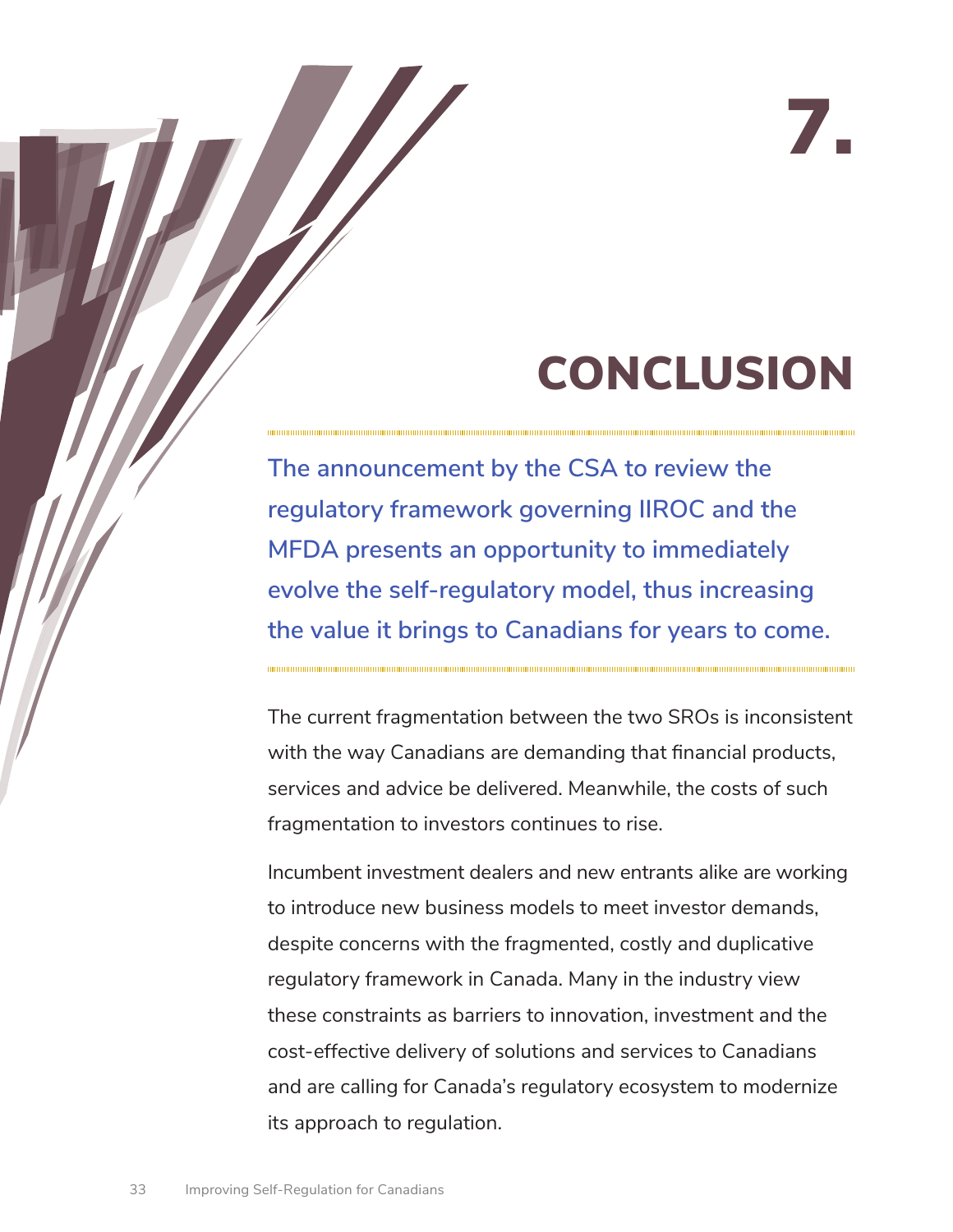Our proposal, which recommends starting with a consolidation of the two existing SROs, would be an important first step for investors and a major relief for many in the industry who seek to innovate and invest to better serve Canadians. The consolidation would free up hundreds of millions of dollars in savings over the next decade, savings from red tape reduction and the elimination of duplication, savings that could be reinvested in innovation and customer service.

With minimal cost and disruption, this would create a streamlined platform on which to continue the evolution of the SRO model in partnership with the CSA. Certainly, everything the financial sector has learned through the experience of the COVID-19 pandemic supports the need to move the system forward in a practical, timely way, step by step.



**Access to advice is an investor protection issue. Canadians, regardless of where they live, how much money they have to invest or whether they are young, middle-aged or seniors, all deserve to have access to appropriate, personalized and fairly-priced financial advice and products without having to seek out multiple service providers and open multiple accounts.**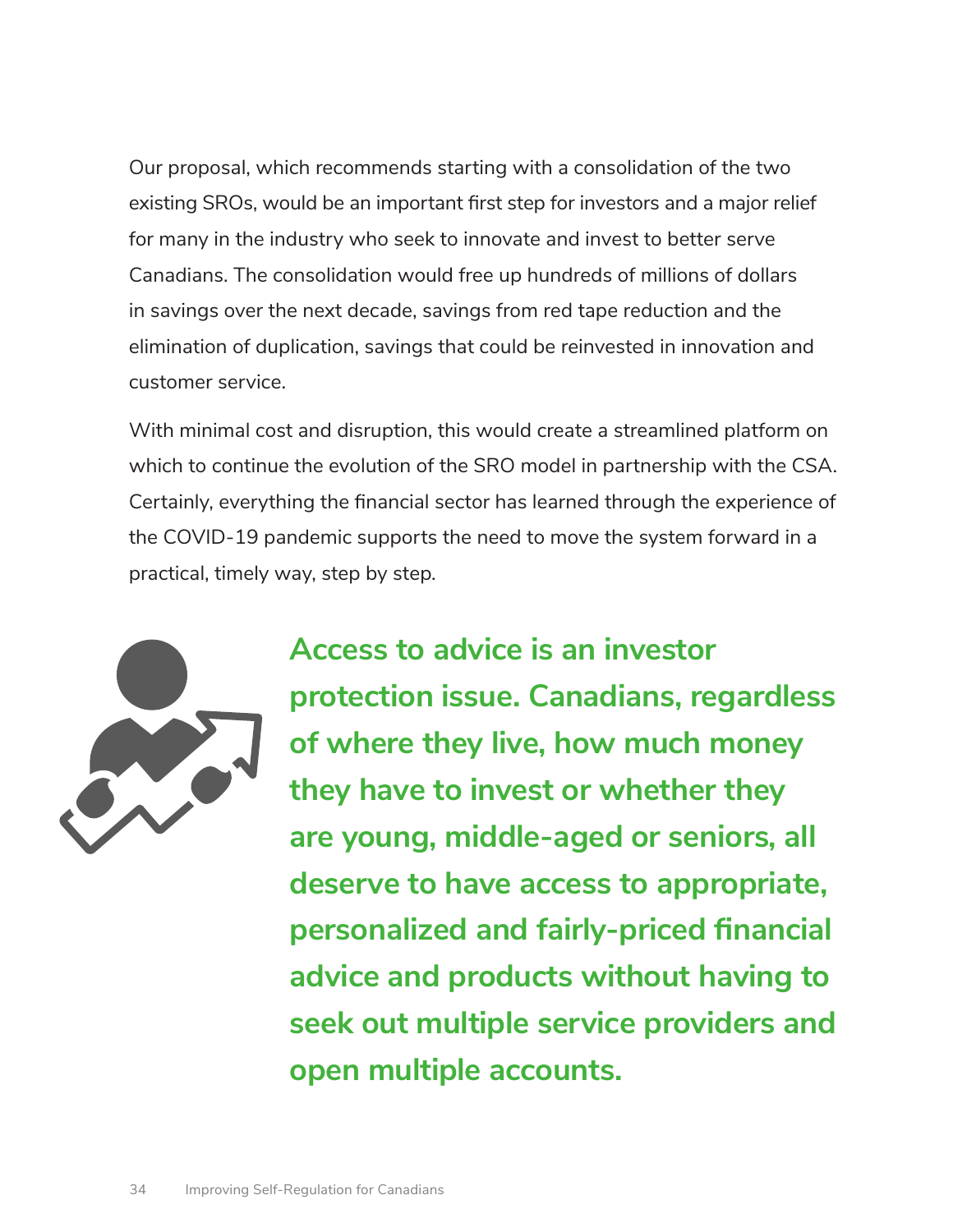In our three-year Strategic Plan published in June 2019, we outlined our key organizational strategies and priorities. A significant focus for us is to support the industry's transformation, with one of our stated priorities to "evolve the self-regulatory model to more effectively and efficiently serve Canadians". We recognize that as the industry continues to evolve, IIROC too must continue to change to keep pace and to deliver on our mandate and the needs of Canadians, our members and our regulatory partners.

As we await the CSA's publication of the details of their consultation, we encourage our members, the people and the organizations we regulate, and other industry stakeholders to continue to engage with us about improving effective and efficient self-regulation. It is only by working together and staying current with how the industry and our capital markets are evolving that we can achieve our goal: a structure that is more efficient, more effective and ultimately leads to better outcomes for Canadians.

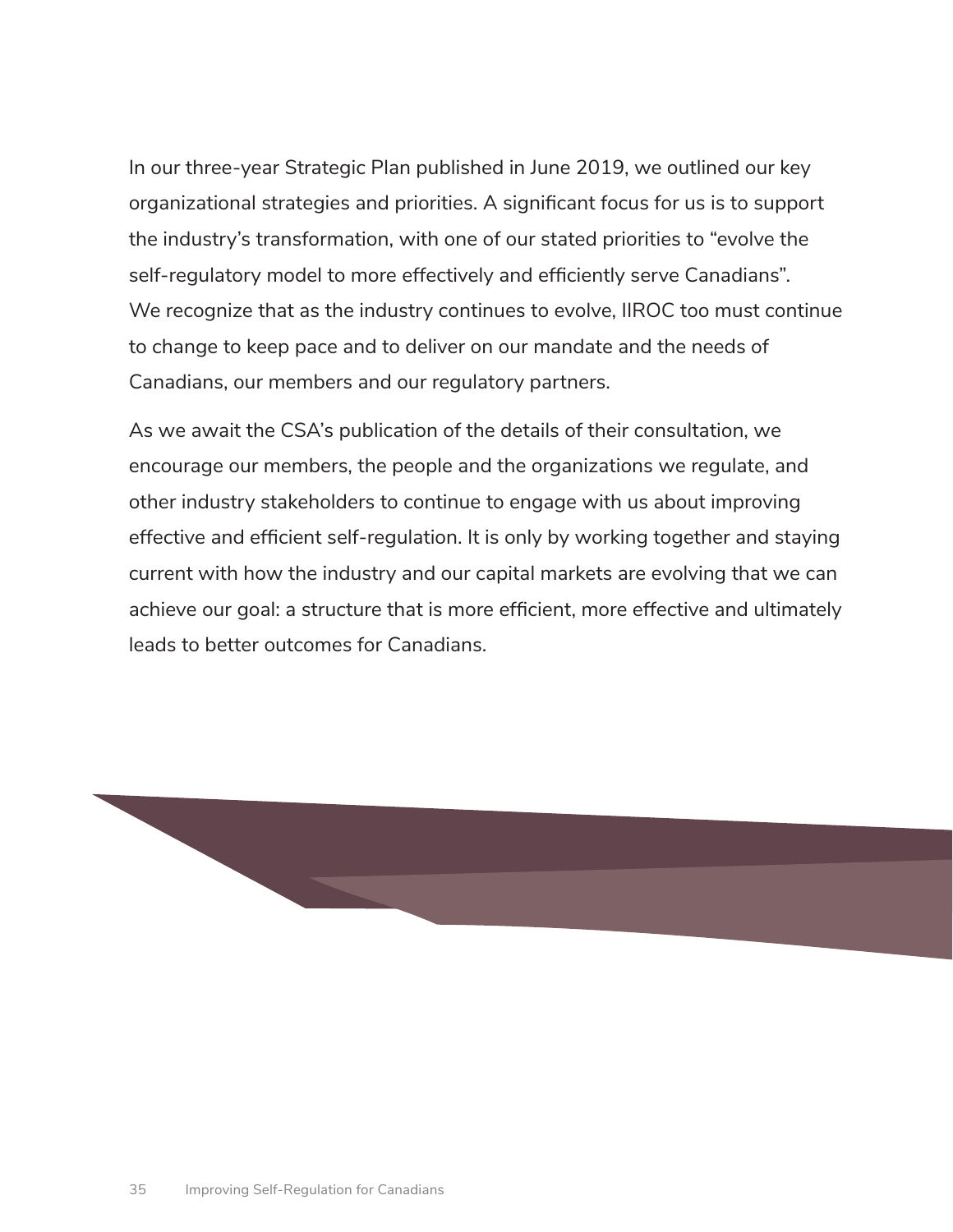### APPENDIX 1: ACTIVITY BY REGULATORY PLATFORM SIMPLIFIED

| DIRECT OVERSIGHT BY ACTIVITY                     |                                |                |              |                |              |
|--------------------------------------------------|--------------------------------|----------------|--------------|----------------|--------------|
| <b>ACTIVITY</b>                                  |                                | <b>IIROC</b>   | <b>CSA</b>   | <b>MFDA</b>    | <b>OTHER</b> |
| <b>Sales</b><br>8 <sub>k</sub><br><b>Trading</b> | Equity                         | $\mathsf{x}$   |              |                |              |
|                                                  | Debt                           | $\times$       |              |                | $x^1$        |
|                                                  | <b>Listed Derivatives</b>      | $\mathsf{x}$   |              |                | $x^2$        |
|                                                  | <b>OTC Derivatives</b>         | $\times$       | $\times$     |                |              |
|                                                  | <b>Mutual Funds</b>            | $\times$       | $x^3$        | $\times$       | $x^4$        |
|                                                  | <b>ETFs</b>                    | $\times$       | $x^3$        | $\times$       | $x^4$        |
|                                                  | <b>Exempt Products</b>         | $\mathsf{x}$   | $\mathsf{x}$ | $x^5$          |              |
|                                                  | Insurance                      |                | $\mathsf{x}$ | $x^6$          | $\times$     |
| <b>Advice</b>                                    | Portfolio Management           | $\pmb{\times}$ | X            |                |              |
|                                                  | Advisory Account               | $\times$       |              | $\pmb{\times}$ |              |
|                                                  | Automated Portfolio Management | $\mathsf{x}$   | $\mathsf{x}$ |                |              |
|                                                  | <b>Order Execution Only</b>    | $\times$       |              |                |              |
|                                                  | Research                       | $\pmb{\times}$ |              |                |              |
| Corporate<br><b>Finance</b>                      | Public                         | $\times$       |              |                |              |
|                                                  | Private                        | X              | $\mathsf{x}$ |                |              |

1 The Bank of Canada plays a role in its oversight of financial markets infrastructures and also generally with respect to the health of Canada's credit markets.

2 The Bourse de Montréal oversees trading of listed derivatives in its capacity as an SRO overseen by the AMF.

3 The level of supervisory activity undertaken by a provincial / territorial authority can vary somewhat by jurisdiction.

 $\overline{4}$ The Chambre de la sécurité financière oversees, supervises and disciplines more than 32,000 members in six sectors of activity in Quebec, including mutual fund dealer representatives.

5 In some circumstances, exempt products may be distributed through mutual fund dealers.

6 In some jurisdictions, mutual fund dealers may also be licensed as insurance firms.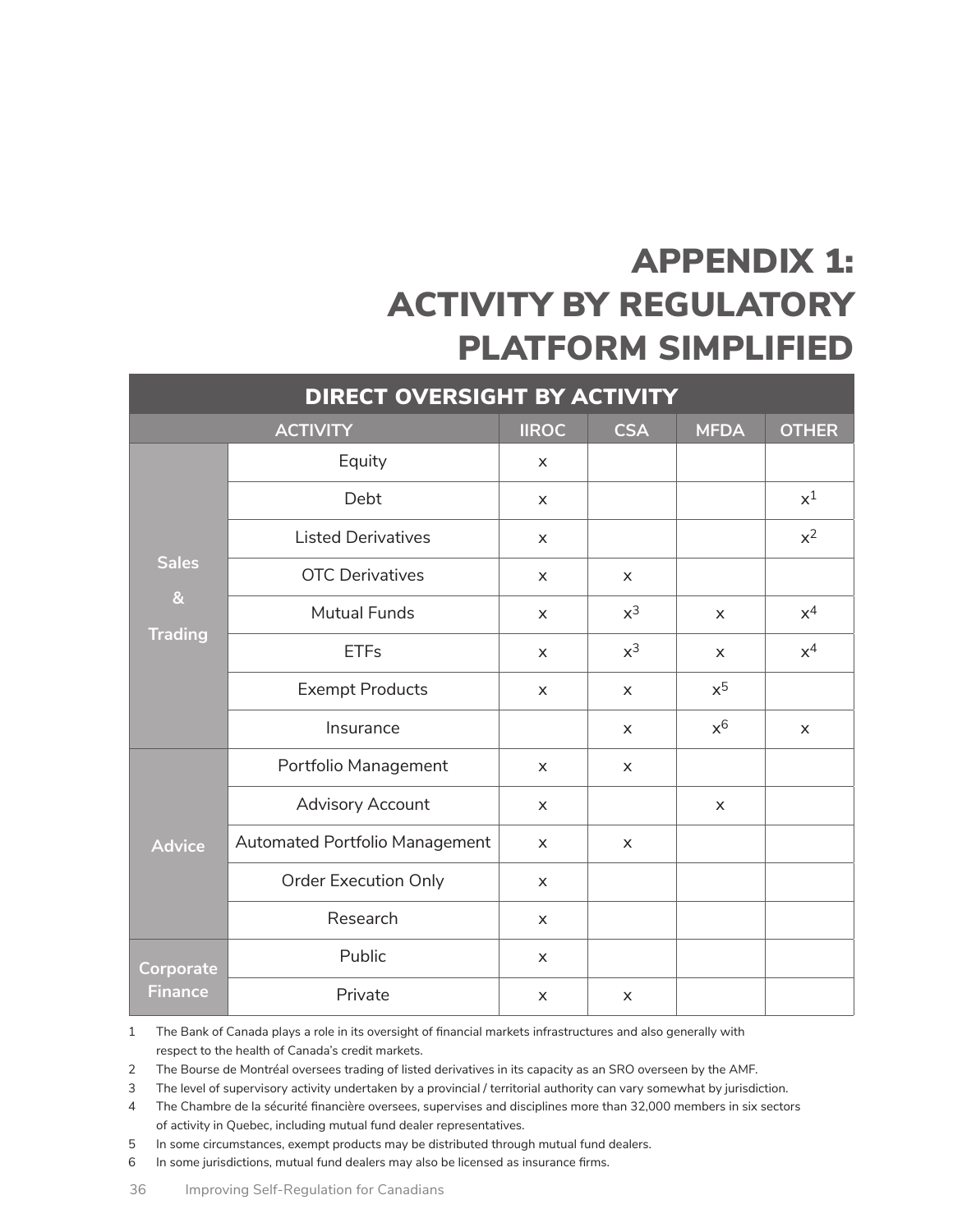#### APPENDIX 2: ABOUT IIROC

IIROC is a pan-Canadian self-regulatory organization that is responsible for the oversight of Canada's 175 investment dealers and their trading activities on debt and equity marketplaces.

As a national public interest regulator, IIROC is recognized by each of Canada's 13 securities authorities and delegated authority to protect Canadian investors and the integrity of Canada's capital markets.

With approximately 500 employees and offices in Vancouver, Calgary, Toronto and Montreal, our staff performs a wide variety of functions in every jurisdiction of the country—including the setting and enforcing of high quality regulatory and investment industry standards. We deliver our mandate by developing, testing for compliance and enforcing a broad spectrum of proficiency, conduct, prudential, and market rules.

All investment dealers and Canadian marketplaces overseen by IIROC are subject to a rigorous regulatory approval process. Individuals wanting to work at IIROC-regulated firms in specific roles must apply for approval and must invest in their professional development, including the completion of mandatory continuing education requirements.

We regulate investment dealers of different sizes from all jurisdictions, from the smallest independents to the largest financial institutions in the country. They represent a variety of business models, including a focus on retail or institutional clients, and an integrated approach with both retail clients and investment banking operations. More than a third of our members have 10 or fewer IIROC approved persons and nearly another 50% have 100 approved persons or less.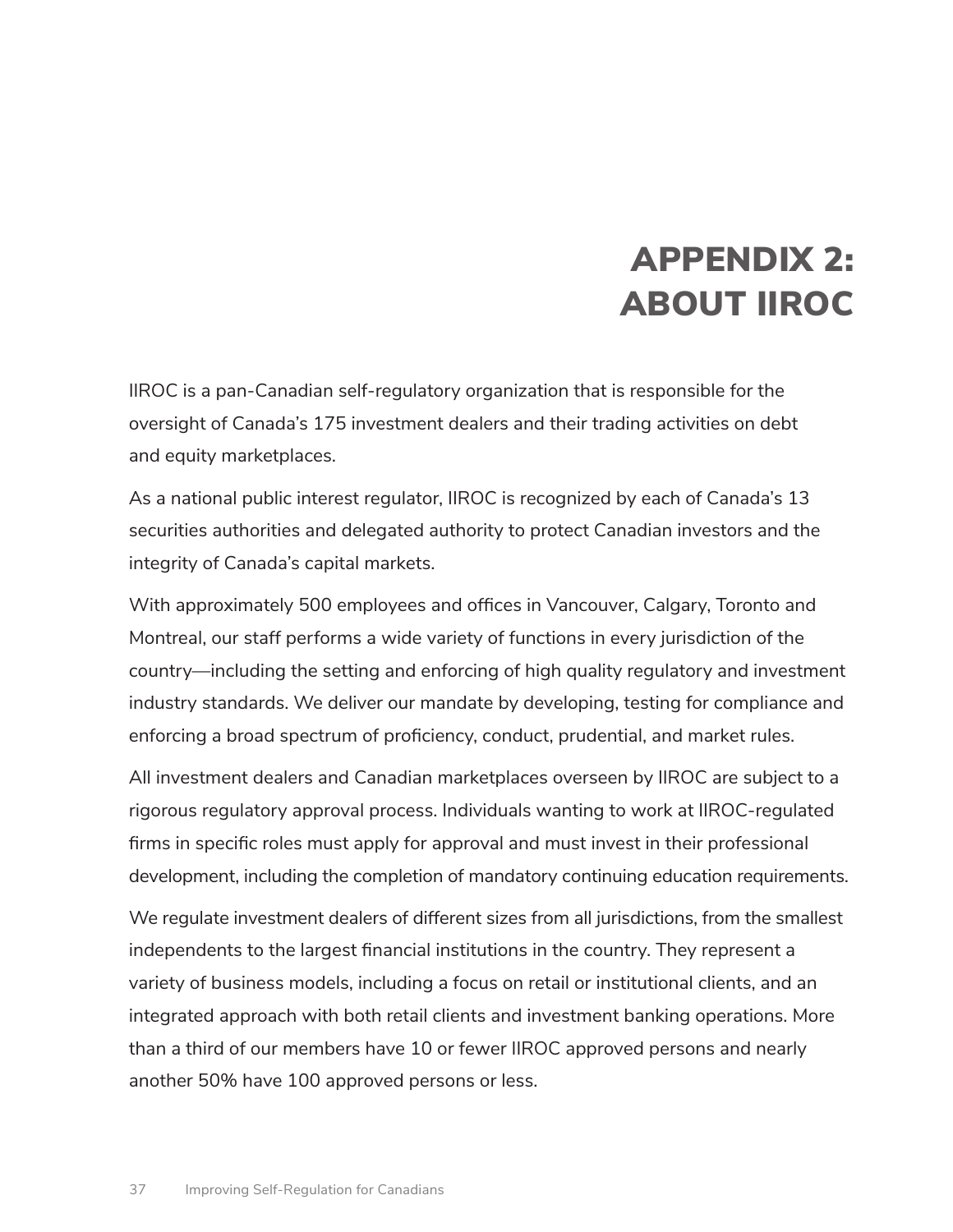IIROC is responsible for surveillance of all of Canada's equity and debt market activity. With surveillance rooms in Toronto and Vancouver, we are able to ensure a timely, coordinated approach from coast to coast.

Our surveillance teams in Toronto and Vancouver monitored an average of approximately 500 million messages daily in 2019 and, during the recent COVID-19 crisis, over 1 billion messages each day.

Using a sophisticated state-of-the-art surveillance system, IIROC is able to daily monitor real time feeds from all equity markets, including five stock exchanges and eight alternative trading systems. The system takes data from each market and distills them into a single consolidated view of market activity.

The surveillance system analyzes the data using sophisticated algorithms that look for abnormal trading activity and create alerts, which are investigated by IIROC's Surveillance team.

This system also triggers automated volatility alerts, which halt trading in a security within two seconds. This volatility control is part of a series of controls designed to mitigate risks associated with rapid short-term price movements and ensure fair and orderly markets.

IIROC is also responsible for oversight of Canada's debt markets and tracks all fixed income and money market trades conducted by IIROC dealers. We share this complete data set in partnership with the Bank of Canada in order to help them fulfill their financial system responsibilities.

The Bank of Canada also relies on IIROC to publish transaction-based one-and three-month Bankers' Acceptance Rate to increase market transparency and integrity and will be using IIROC data to calculate and publish the Canadian Overnight Repo Rate Average, a benchmark interest rate.

In 2016, the Canadian Securities Administrators appointed IIROC to act as the Information Processor, responsible for providing market transparency for all trading activity in corporate debt securities by IIROC dealers. The CSA has now proposed that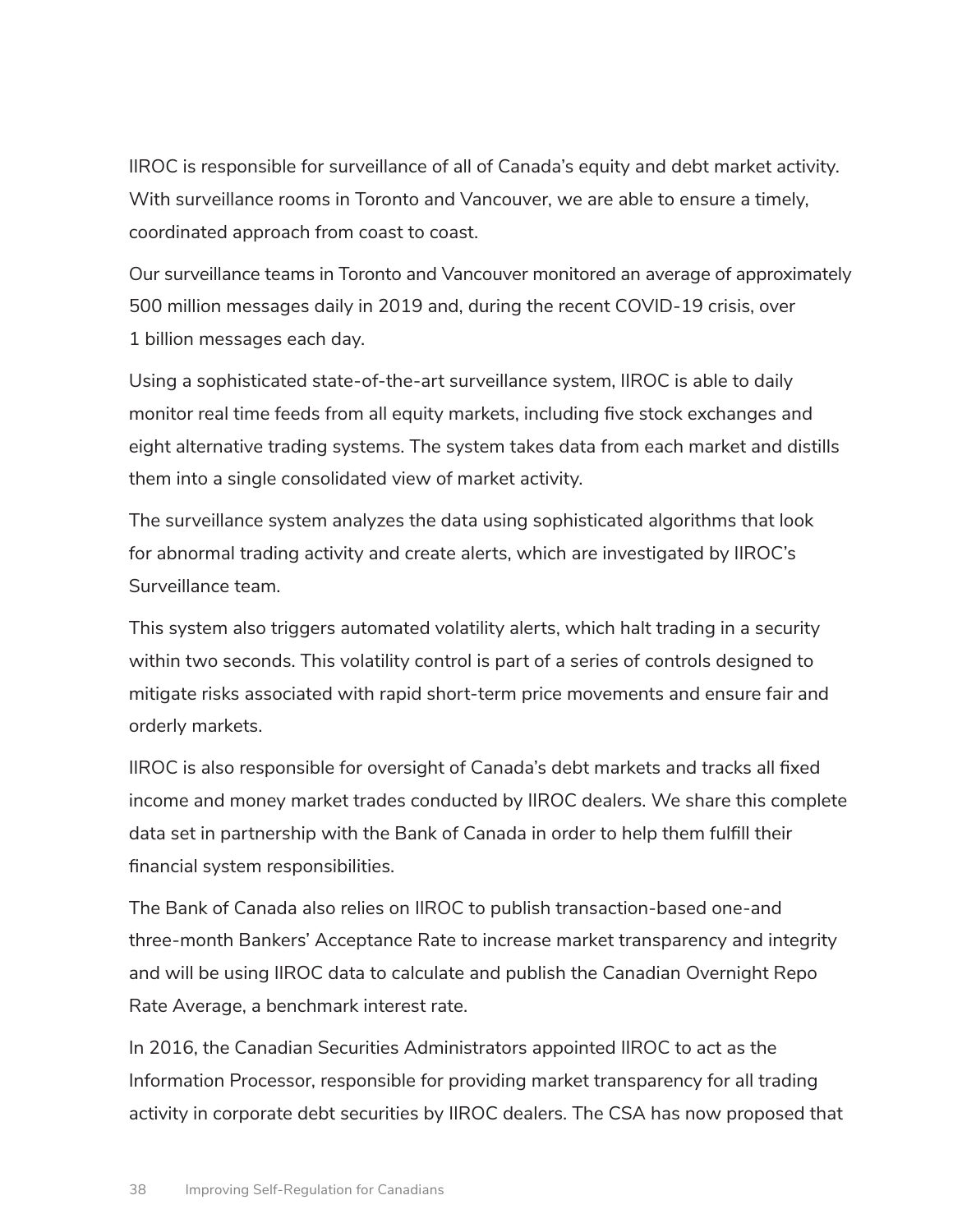IIROC's role be expanded to include providing transparency on all debt security trades, including governments, conducted by all IIROC dealers and all Canadian banks.

IIROC also works closely with other national regulators including the Office of the Superintendent of Financial Institutions (OSFI), the Canadian Deposit Insurance Corporation (CDIC) and the Financial Consumer Agency of Canada (FCAC) to ensure Canadians are protected and our markets function fairly and in an orderly manner. IIROC has also over the years entered into a number of Memoranda of Understanding (MOUs) with provincial insurance regulators, the Financial Transactions and Reports Analysis Centre of Canada (FINTRAC) and others. These MOUs help prevent individuals disciplined from simply moving to a new jurisdiction or switching designations to hide offences.

IIROC is also retained by stock exchanges and alternative trading systems to monitor additional rules for their specific marketplaces.

As a not-profit pan-Canadian regulator, we are committed to prudent fiscal management. Our annual operating budget is approximately \$100 million and is funded primarily from dealer and market regulation fees, with no government funding. Fines collected from wrongdoers as a result of disciplinary sanctions are only allowed to be used for investor protection, education, financial literacy and to support the disciplinary hearings process.

**To learn more about IIROC, visit [www.iiroc.ca](http://www.iiroc.ca)**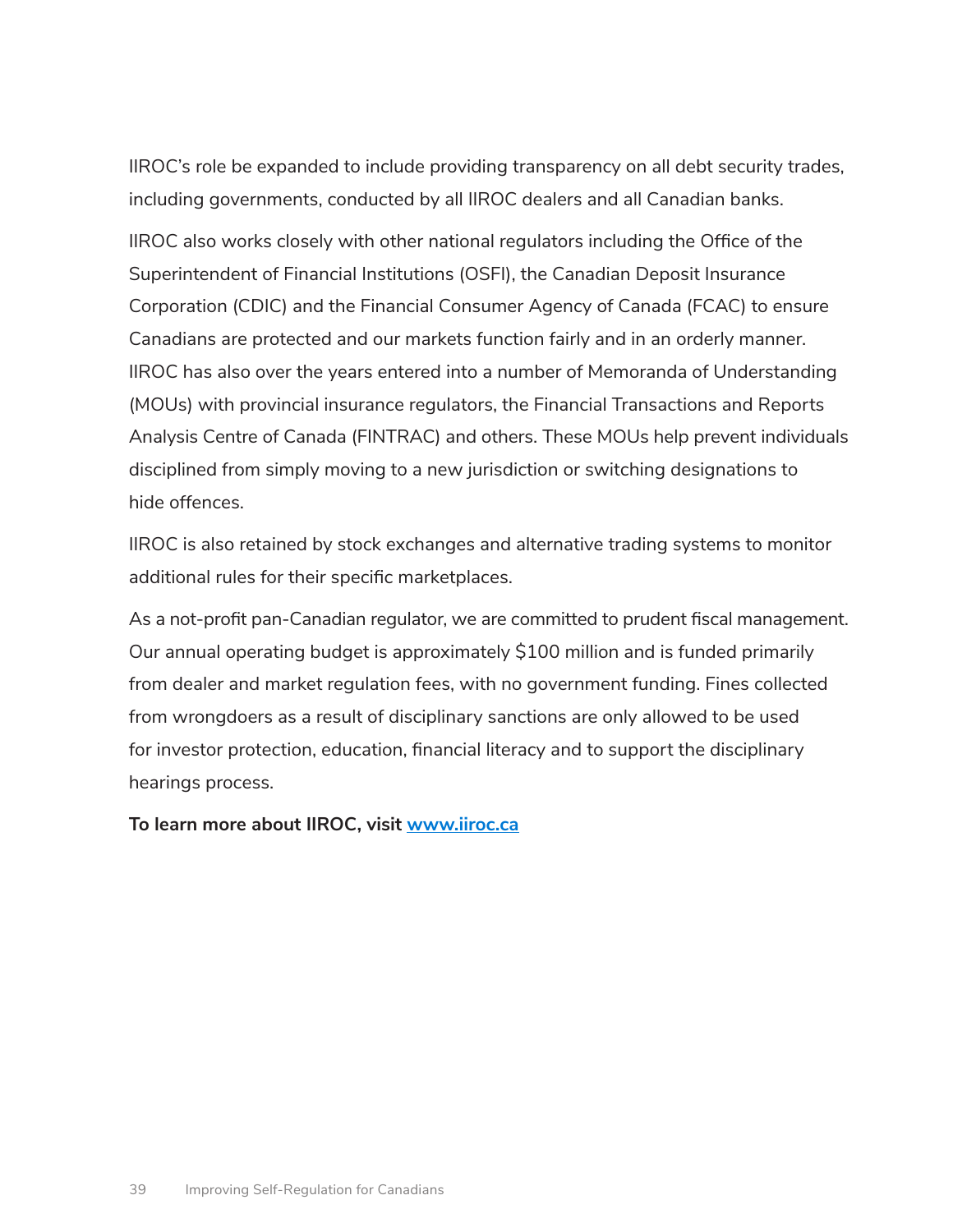### APPENDIX 3: CSA OVERSIGHT OF IIROC

IIROC is recognized as a self-regulatory body recognized by each of the 13 provincial and territorial securities authorities in Canada or "Recognizing Regulators". IIROC carries out its regulatory responsibilities under Recognition Orders from these 13 jurisdictions.

The Recognition Orders call for extensive reporting from IIROC to the Recognizing Regulators on a quarterly, annual and ad hoc basis (summarized below), as well as an annual self-assessment of how IIROC is meeting its regulatory mandate.

The Recognizing Regulators have entered into a [Memorandum of Understanding](http://www.iiroc.ca/about/governance/Documents/MemorandumOfUnderstanding_en.pdf) (MOU) regarding the oversight of IIROC. The MOU stipulates that the oversight will include the performance of regular reviews of IIROC's self-regulatory activities and regulation services:

- Quarterly conference calls and an annual in-person meeting of representatives of the Recognizing Regulators (the "Oversight Committee") and IIROC staff. The purpose is to discuss strategic, policy and operational matters relating to IIROC, to ensure that IIROC is properly executing its mandate. Also included are issues relating to the regulation of IIROC's Members and other matters that are of interest to the Recognizing Regulators and IIROC.
- Oversight reviews of IIROC offices. Commission staff are actively involved in these reviews. A report on the results of the review is also prepared, published broadly and often the subject of media attention.
- Each Recognizing Regulator also retains the ability to perform a review of IIROC to deal with significant and/or local issues that require immediate attention and that would be best dealt with through a review of an IIROC office.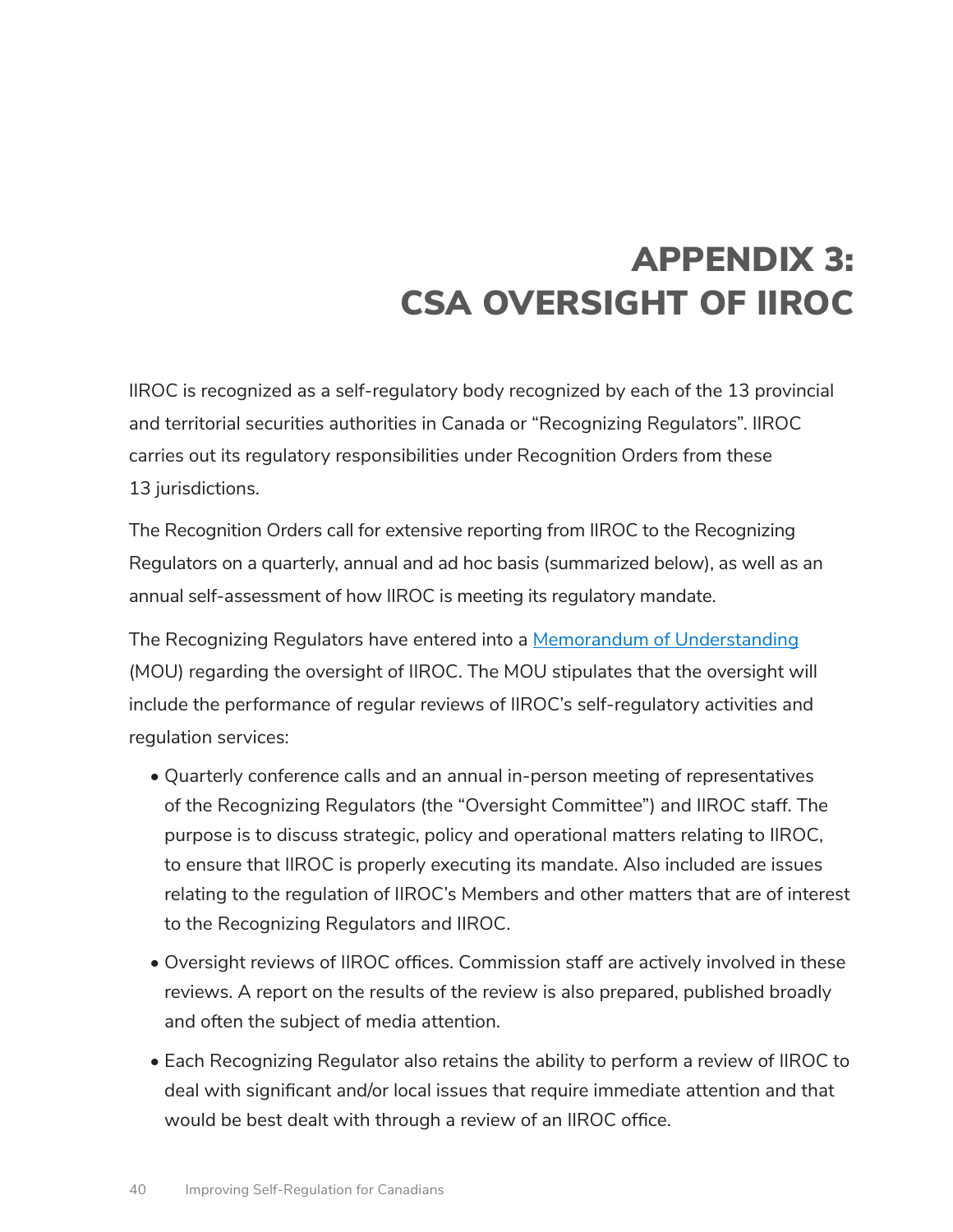The objective of the oversight reviews is to evaluate whether the selected regulatory processes were effective, efficient, and applied consistently and fairly, and whether IIROC has complied with the terms and conditions of its Recognition Orders. In 2015, the CSA adopted a risk-based methodology to determine the scope of each oversight review. Since that time, the Recognizing Regulators have conducted these reviews on an annual basis.

The MOU also contains a joint rule review protocol that requires the Recognizing Regulators to approve new or amended IIROC rules following a robust public notice and comment process.

IIROC's Recognition Orders also require that IIROC periodically review its corporate governance structure, including the composition of the Board, to ensure that there is a proper balance between, and effective representation of, the public interest and the interests of marketplaces, dealers and other entities desiring access to the services provided by IIROC. IIROC submits the results of these reviews to the CSA and publishes them on its website.

In addition to direct oversight from the CSA, IIROC also maintains a vigorous internal audit program, one that reports directly to the IIROC Board of Directors. To ensure that the internal audit function has the experience and resources required to do an effective job, we have outsourced it to KPMG for the last several years. The CSA Oversight Committee provides input regarding which IIROC departments and/or functions will be targeted for these internal audits and, of course, receives all of the resulting reports. The CSA Oversight Committee also receives quarterly updates on IIROC's progress in addressing all outstanding internal audit findings.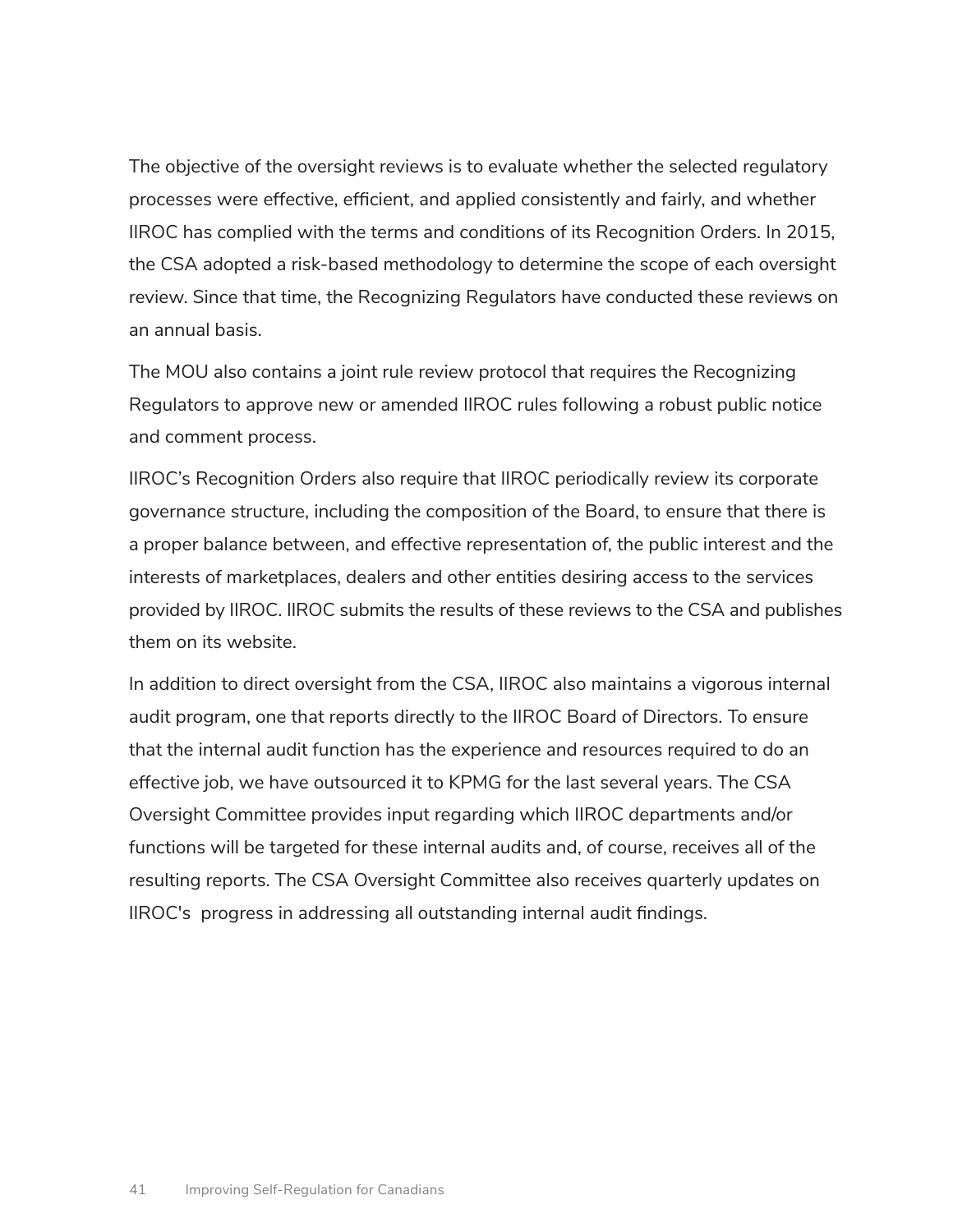### APPENDIX 4: IIROC REPORTING REQUIREMENTS

#### **Prior Notification**

• changes to technology service arrangements

#### **Immediate Notification**

• membership matters (new, suspended, resigning members)

#### **Prompt Notification**

- situations reasonably expected to raise concerns about IIROC's financial viability
- non-compliance with Recognition Order
- material violations of securities legislation of which IIROC becomes aware
- failure, malfunction, delay or security breach, including material cyber security breaches, of IIROC's systems
- breach of security safeguards involving information under IIROC's control
- actual or apparent misconduct or non-compliance by members, Approved Persons, marketplace participants, or others, where investors, clients, creditors, members, CIPF, or IIROC may reasonably be expected to suffer serious damage
- situations that would reasonably be expected to raise concerns about a member's continued viability
- any action taken by IIROC with respect to a member in financial difficulty
- terms and conditions imposed, varied or removed by IIROC relating to a member
- enforcement agreements and undertakings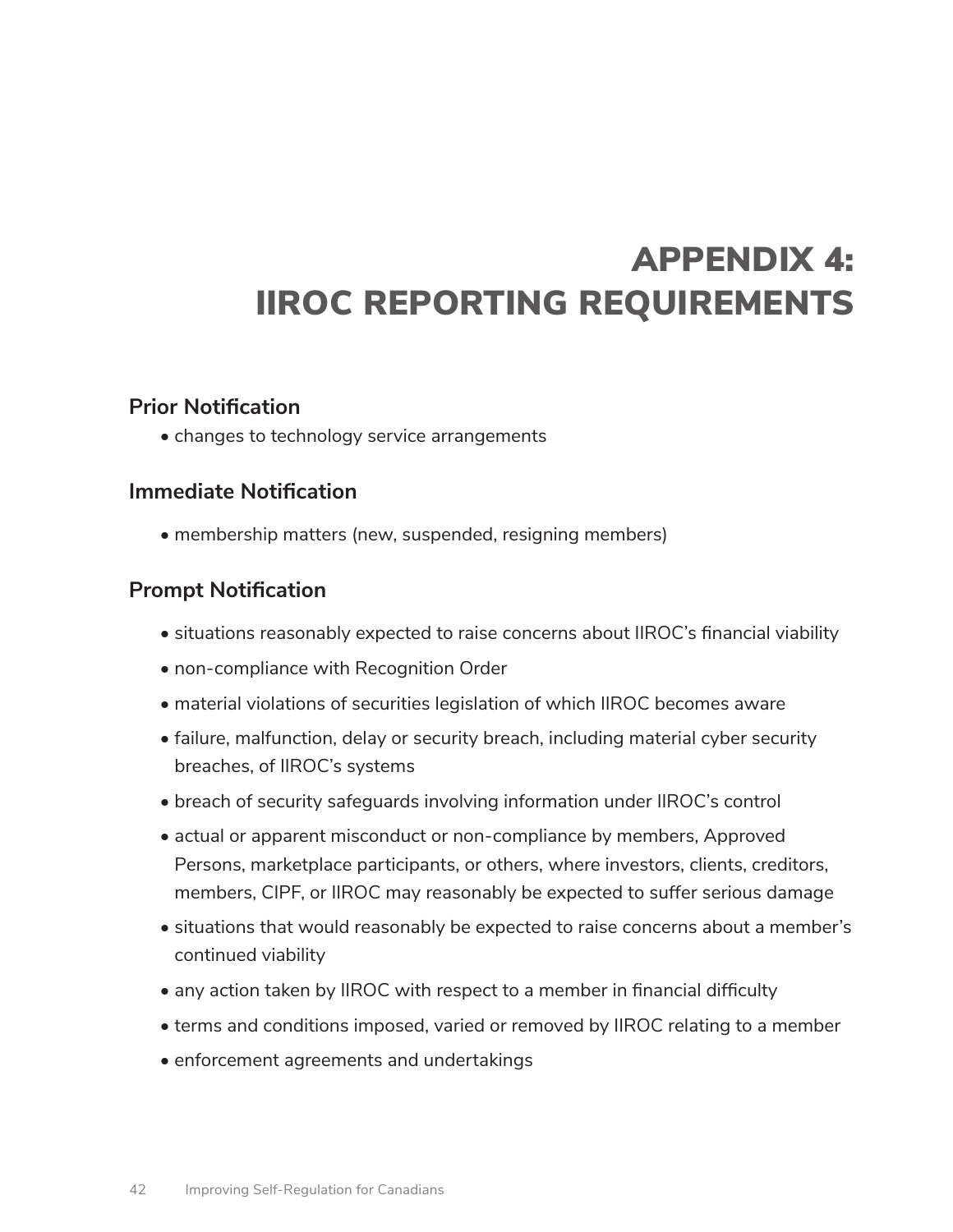#### **Quarterly Reporting**

- ongoing initiatives, policy changes, and emerging or key issues
- compliance examinations in progress or completed, including information on repeat or significant deficiencies
- terms and conditions relating to Approved Persons
- discretionary exemptions
- client complaints and complaints received from other sources
- caseload for each of case assessment, trading review and analysis, market surveillance, investigations and prosecutions, including length of time files have been open
- enforcement files referred to Recognizing Regulators
- regulatory staff complement, by function

#### **Annual Reporting**

- self-assessment of how IIROC is meeting its regulatory mandate
- certification by IIROC's Chief Executive Officer and General Counsel that IIROC is in compliance with the Recognition Order

#### **Financial Reporting**

- unaudited quarterly financial statements
- audited annual financial statements